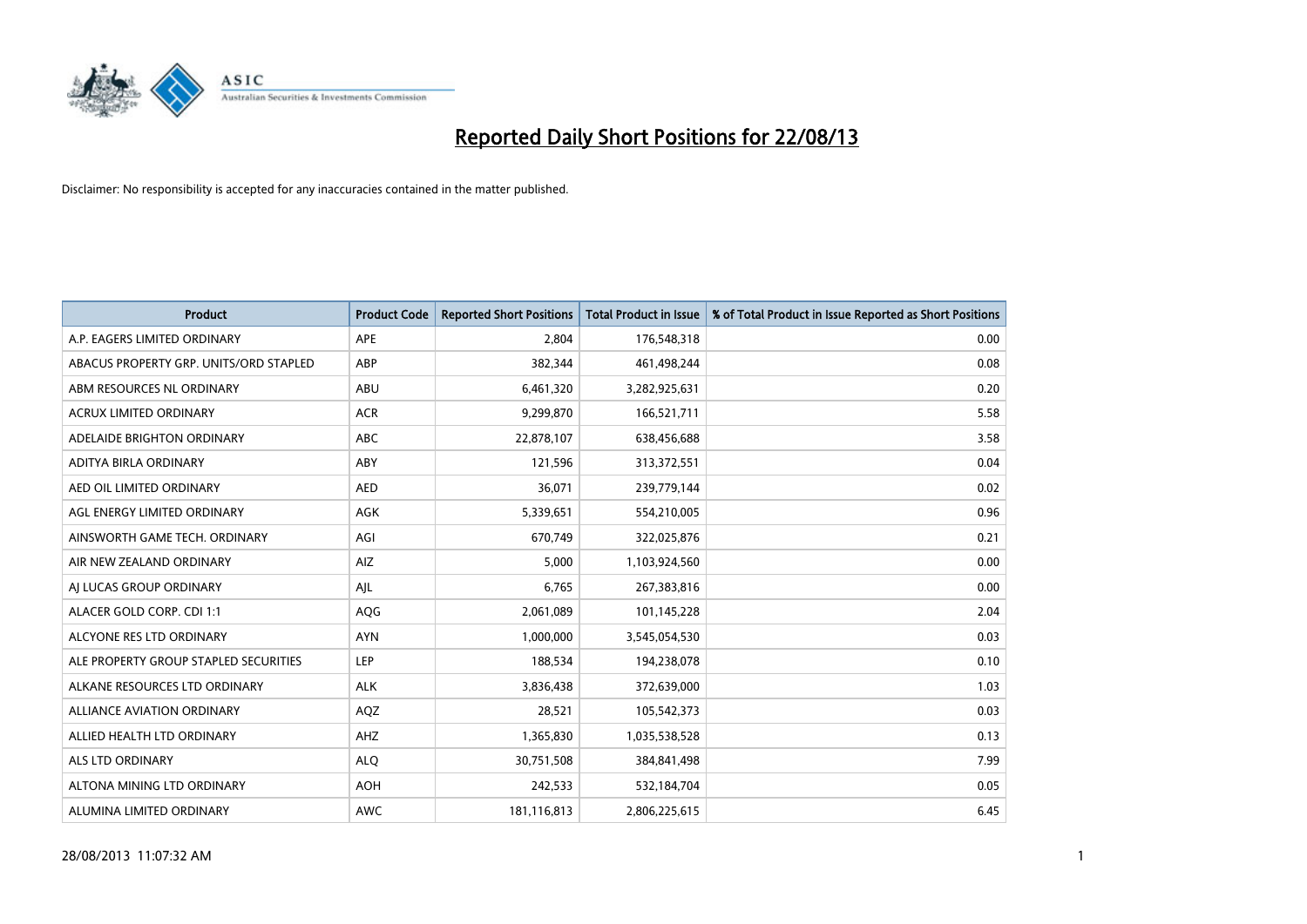

| <b>Product</b>                          | <b>Product Code</b> | <b>Reported Short Positions</b> | <b>Total Product in Issue</b> | % of Total Product in Issue Reported as Short Positions |
|-----------------------------------------|---------------------|---------------------------------|-------------------------------|---------------------------------------------------------|
| AMALGAMATED HOLDINGS ORDINARY           | AHD                 | 2,419                           | 157,759,109                   | 0.00                                                    |
| AMCOM TELECOMM. ORDINARY                | AMM                 | 881,379                         | 244,557,101                   | 0.36                                                    |
| AMCOR LIMITED ORDINARY                  | AMC                 | 3,843,046                       | 1,206,684,923                 | 0.32                                                    |
| AMP LIMITED ORDINARY                    | AMP                 | 28,365,534                      | 2,944,564,649                 | 0.96                                                    |
| AMPELLA MINING ORDINARY                 | <b>AMX</b>          | 640,082                         | 248,000,493                   | 0.26                                                    |
| ANGLOGOLD ASHANTI CDI 5:1               | AGG                 | 9                               | 89,207,765                    | 0.00                                                    |
| ANSELL LIMITED ORDINARY                 | <b>ANN</b>          | 10,045,084                      | 130,617,963                   | 7.69                                                    |
| ANTARES ENERGY LTD ORDINARY             | AZZ                 | 336,897                         | 255,000,000                   | 0.13                                                    |
| ANZ BANKING GRP LTD ORDINARY            | ANZ                 | 6,332,734                       | 2,743,569,323                 | 0.23                                                    |
| APA GROUP STAPLED SECURITIES            | <b>APA</b>          | 10,731,806                      | 835,750,807                   | 1.28                                                    |
| APN NEWS & MEDIA ORDINARY               | <b>APN</b>          | 17,911,836                      | 661,526,586                   | 2.71                                                    |
| AQUARIUS PLATINUM. ORDINARY             | <b>AQP</b>          | 7,636,212                       | 486,851,336                   | 1.57                                                    |
| AQUILA RESOURCES ORDINARY               | <b>AQA</b>          | 15,671,713                      | 411,804,442                   | 3.81                                                    |
| ARAFURA RESOURCE LTD ORDINARY           | ARU                 | 8,367                           | 441,270,644                   | 0.00                                                    |
| ARB CORPORATION ORDINARY                | <b>ARP</b>          | 735,009                         | 72,481,302                    | 1.01                                                    |
| ARDENT LEISURE GROUP STAPLED SECURITIES | AAD                 | 2,729,775                       | 397,803,987                   | 0.69                                                    |
| ARISTOCRAT LEISURE ORDINARY             | ALL                 | 8,621,998                       | 551,418,047                   | 1.56                                                    |
| ARRIUM LTD ORDINARY                     | ARI                 | 44,423,735                      | 1,355,433,903                 | 3.28                                                    |
| ASCIANO LIMITED ORDINARY                | <b>AIO</b>          | 19,862,687                      | 975,385,664                   | 2.04                                                    |
| ASG GROUP LIMITED ORDINARY              | ASZ                 | 1,280,420                       | 206,720,839                   | 0.62                                                    |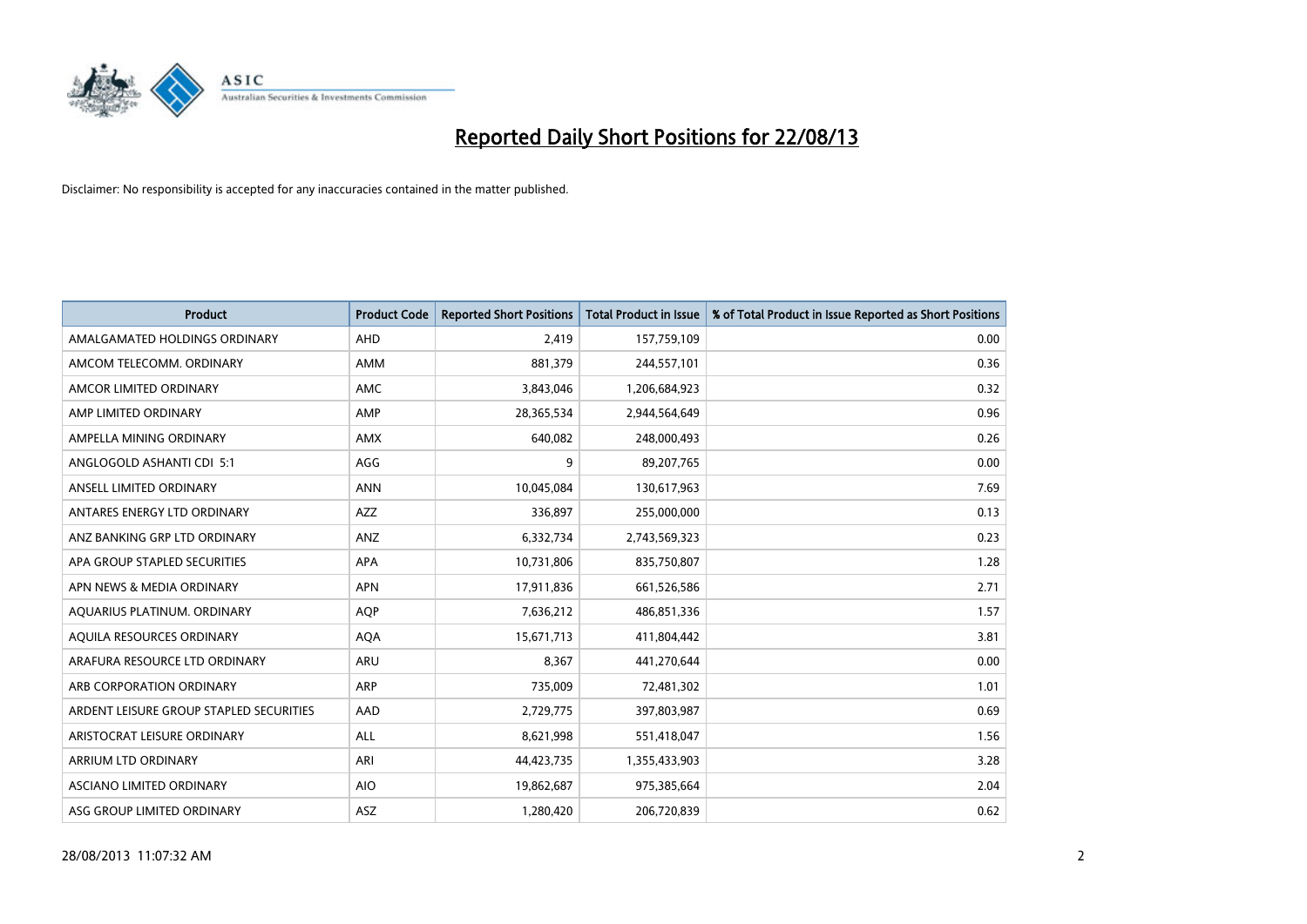

| <b>Product</b>                            | <b>Product Code</b> | <b>Reported Short Positions</b> | <b>Total Product in Issue</b> | % of Total Product in Issue Reported as Short Positions |
|-------------------------------------------|---------------------|---------------------------------|-------------------------------|---------------------------------------------------------|
| ASPEN GROUP ORD/UNITS STAPLED             | <b>APZ</b>          | 363,079                         | 1,192,665,422                 | 0.03                                                    |
| ASTRO JAP PROP GROUP STAPLED US PROHIBIT. | AJA                 | 8,598                           | 67,211,752                    | 0.01                                                    |
| ASX LIMITED ORDINARY                      | <b>ASX</b>          | 1,731,884                       | 193,595,162                   | 0.89                                                    |
| ATLAS IRON LIMITED ORDINARY               | AGO                 | 45,072,473                      | 909,718,409                   | 4.95                                                    |
| AUCKLAND INTERNATION ORDINARY             | AIA                 | 6,130                           | 1,322,564,489                 | 0.00                                                    |
| AURIZON HOLDINGS LTD ORDINARY             | AZJ                 | 1,886,102                       | 2,137,284,503                 | 0.09                                                    |
| <b>AURORA OIL &amp; GAS ORDINARY</b>      | <b>AUT</b>          | 5,550,622                       | 448,785,778                   | 1.24                                                    |
| AUSDRILL LIMITED ORDINARY                 | ASL                 | 19,475,543                      | 312,277,224                   | 6.24                                                    |
| AUSENCO LIMITED ORDINARY                  | AAX                 | 1,286,018                       | 123,527,574                   | 1.04                                                    |
| <b>AUSTAL LIMITED ORDINARY</b>            | ASB                 | 539,072                         | 346,007,639                   | 0.16                                                    |
| AUSTBROKERS HOLDINGS ORDINARY             | <b>AUB</b>          | 3,700                           | 58,148,980                    | 0.01                                                    |
| AUSTIN ENGINEERING ORDINARY               | ANG                 | 342,097                         | 73,164,403                    | 0.47                                                    |
| AUSTRALAND PROPERTY STAPLED SECURITY      | <b>ALZ</b>          | 1,206,939                       | 578,324,670                   | 0.21                                                    |
| AUSTRALIAN AGRICULT, ORDINARY             | AAC                 | 2,892,414                       | 313,113,358                   | 0.92                                                    |
| <b>AUSTRALIAN EDUCATION UNITS</b>         | <b>AEU</b>          | 4,127                           | 175,465,397                   | 0.00                                                    |
| AUSTRALIAN INFR LTD ORDINARY              | <b>AIX</b>          | 83,393                          | 620,733,944                   | 0.01                                                    |
| AUSTRALIAN PHARM. ORDINARY                | API                 | 196,482                         | 488,115,883                   | 0.04                                                    |
| AUTOMOTIVE HOLDINGS ORDINARY              | AHE                 | 446,968                         | 260,579,682                   | 0.17                                                    |
| AVIENNINGS LIMITED ORDINARY               | <b>AVI</b>          | 191,391                         | 384,423,851                   | 0.05                                                    |
| AWE LIMITED ORDINARY                      | <b>AWE</b>          | 1,352,791                       | 522,116,985                   | 0.26                                                    |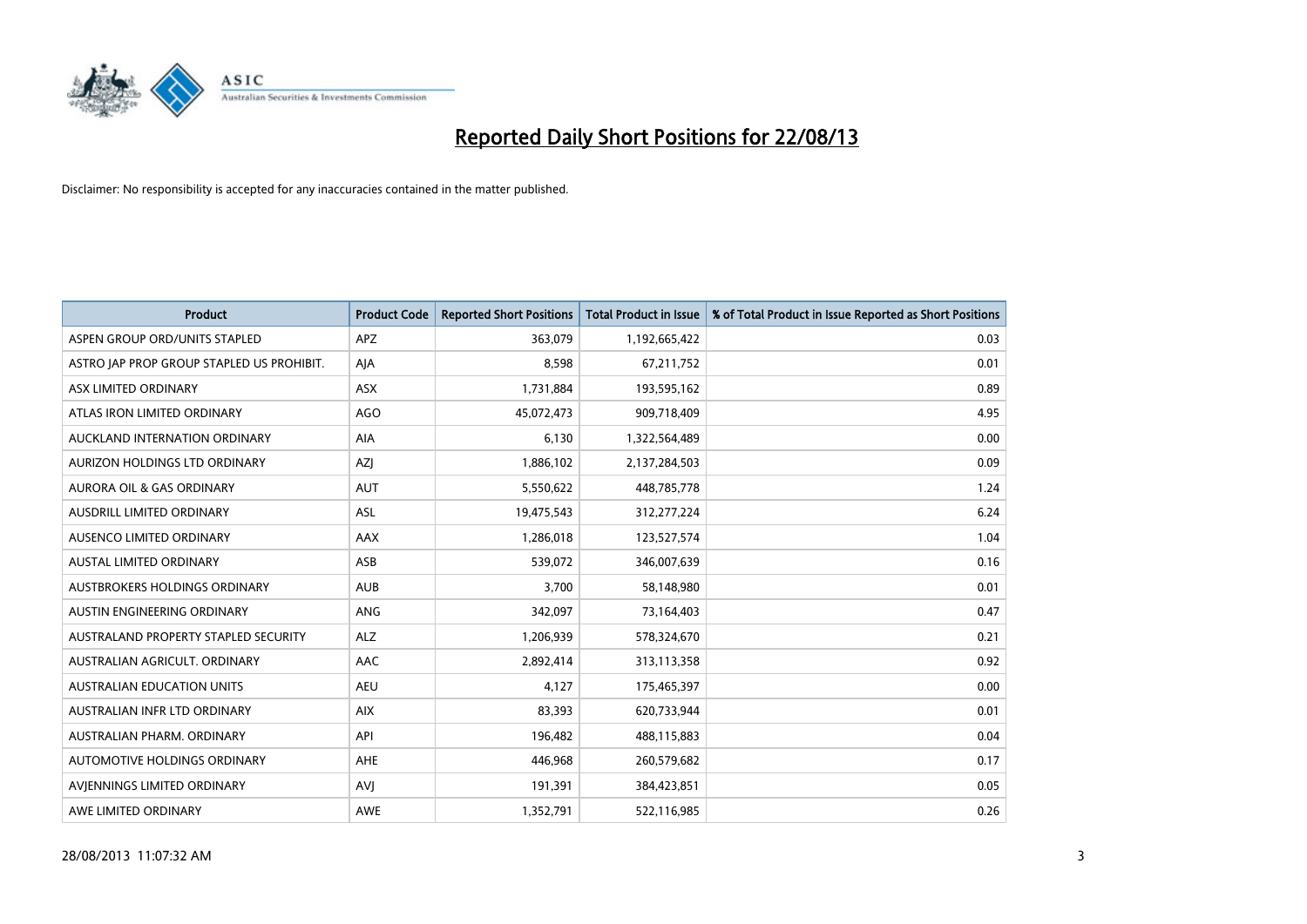

| <b>Product</b>                                | <b>Product Code</b> | <b>Reported Short Positions</b> | <b>Total Product in Issue</b> | % of Total Product in Issue Reported as Short Positions |
|-----------------------------------------------|---------------------|---------------------------------|-------------------------------|---------------------------------------------------------|
| <b>BANDANNA ENERGY ORDINARY</b>               | <b>BND</b>          | 20,194,698                      | 528,481,199                   | 3.82                                                    |
| BANK OF QUEENSLAND. ORDINARY                  | <b>BOQ</b>          | 6,431,600                       | 319,809,993                   | 2.01                                                    |
| <b>BASE RES LIMITED ORDINARY</b>              | <b>BSE</b>          | 3,944,911                       | 561,840,029                   | 0.70                                                    |
| BATHURST RES NZ LTD ORDINARY                  | <b>BRL</b>          | 40,808,218                      | 699,247,997                   | 5.84                                                    |
| <b>BC IRON LIMITED ORDINARY</b>               | <b>BCI</b>          | 538,293                         | 123,453,630                   | 0.44                                                    |
| BEACH ENERGY LIMITED ORDINARY                 | <b>BPT</b>          | 23,403,504                      | 1,269,399,183                 | 1.84                                                    |
| BEADELL RESOURCE LTD ORDINARY                 | <b>BDR</b>          | 58,585,392                      | 788,277,280                   | 7.43                                                    |
| <b>BEGA CHEESE LTD ORDINARY</b>               | <b>BGA</b>          | 54,323                          | 151,866,050                   | 0.04                                                    |
| BENDIGO AND ADELAIDE ORDINARY                 | <b>BEN</b>          | 14,281,215                      | 407,213,324                   | 3.51                                                    |
| BERKELEY RESOURCES ORDINARY                   | <b>BKY</b>          | 588,351                         | 179,393,323                   | 0.33                                                    |
| BHP BILLITON LIMITED ORDINARY                 | <b>BHP</b>          | 6,055,161                       | 3,211,691,105                 | 0.19                                                    |
| <b>BILLABONG ORDINARY</b>                     | <b>BBG</b>          | 25,177,395                      | 478,944,292                   | 5.26                                                    |
| <b>BIONOMICS LIMITED ORDINARY</b>             | <b>BNO</b>          | 204,350                         | 411,210,182                   | 0.05                                                    |
| <b>BLACKMORES LIMITED ORDINARY</b>            | <b>BKL</b>          | 7,238                           | 16,973,764                    | 0.04                                                    |
| <b>BLACKTHORN RESOURCES ORD US PROHIBITED</b> | <b>BTR</b>          | 509,186                         | 164,285,950                   | 0.31                                                    |
| BLUESCOPE STEEL LTD ORDINARY                  | <b>BSL</b>          | 6,325,341                       | 558,733,728                   | 1.13                                                    |
| <b>BOART LONGYEAR ORDINARY</b>                | <b>BLY</b>          | 44,115,613                      | 461,163,412                   | 9.57                                                    |
| <b>BORAL LIMITED, ORDINARY</b>                | <b>BLD</b>          | 57,961,988                      | 774,000,641                   | 7.49                                                    |
| <b>BRADKEN LIMITED ORDINARY</b>               | <b>BKN</b>          | 16,339,644                      | 169,240,662                   | 9.65                                                    |
| <b>BRAMBLES LIMITED ORDINARY</b>              | <b>BXB</b>          | 2,480,602                       | 1,557,447,608                 | 0.16                                                    |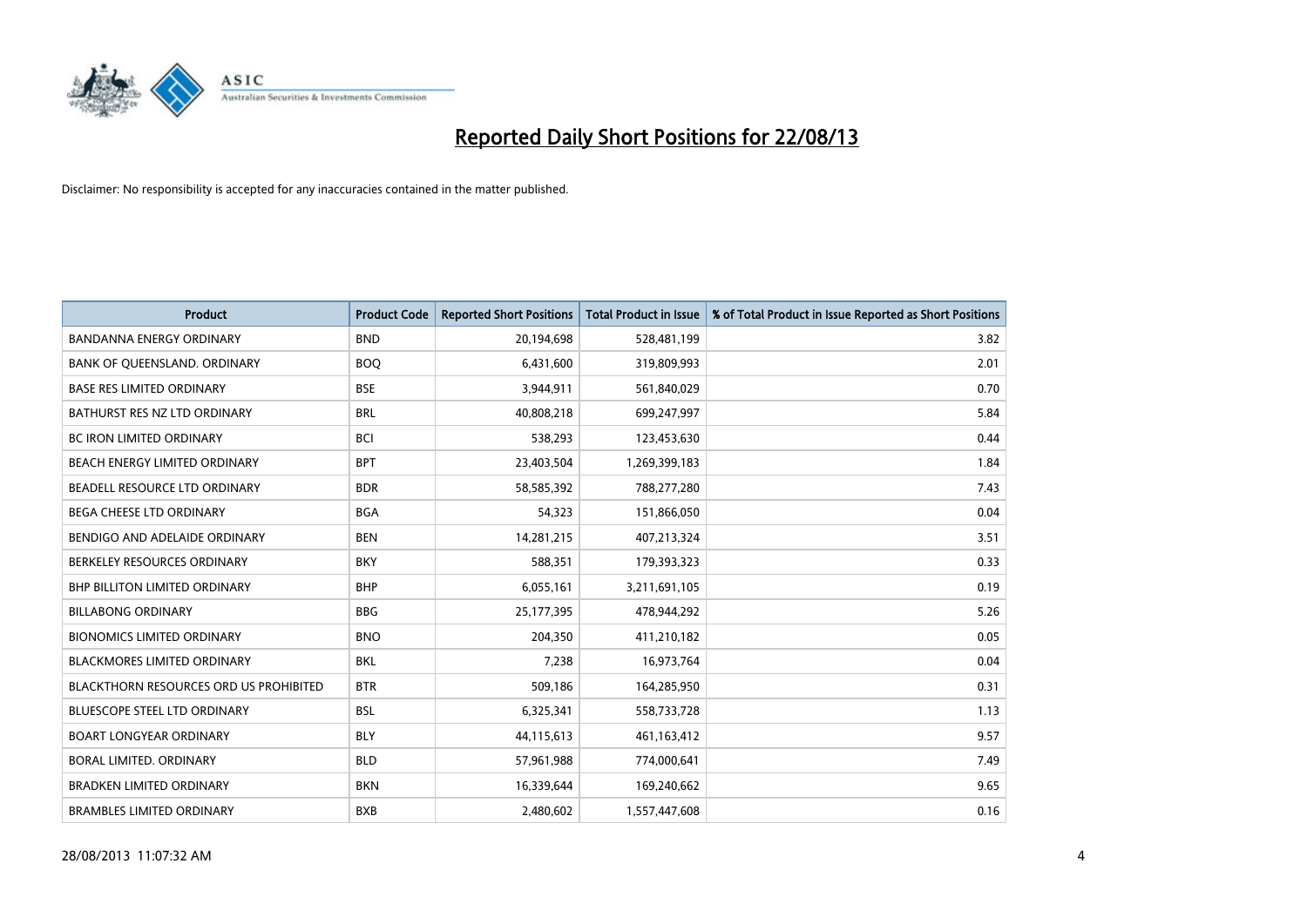

| <b>Product</b>                          | <b>Product Code</b> | <b>Reported Short Positions</b> | <b>Total Product in Issue</b> | % of Total Product in Issue Reported as Short Positions |
|-----------------------------------------|---------------------|---------------------------------|-------------------------------|---------------------------------------------------------|
| <b>BREVILLE GROUP LTD ORDINARY</b>      | <b>BRG</b>          | 5,275,047                       | 130,095,322                   | 4.05                                                    |
| <b>BRICKWORKS LIMITED ORDINARY</b>      | <b>BKW</b>          | 4,365                           | 147,818,132                   | 0.00                                                    |
| <b>BROCKMAN MINING LTD ORDINARY</b>     | <b>BCK</b>          | 90,995                          | 7,894,482,131                 | 0.00                                                    |
| BT INVESTMENT MNGMNT ORDINARY           | <b>BTT</b>          | 77,899                          | 278,100,237                   | 0.03                                                    |
| <b>BUCCANEER ENERGY LTD ORDINARY</b>    | <b>BCC</b>          | 57,127                          | 2,398,671,956                 | 0.00                                                    |
| <b>BURU ENERGY ORDINARY</b>             | <b>BRU</b>          | 11,566,185                      | 295,336,429                   | 3.92                                                    |
| <b>BWP TRUST ORDINARY UNITS</b>         | <b>BWP</b>          | 13,622,870                      | 537,753,954                   | 2.53                                                    |
| CABCHARGE AUSTRALIA ORDINARY            | CAB                 | 11,966,255                      | 120,430,683                   | 9.94                                                    |
| CALTEX AUSTRALIA ORDINARY               | <b>CTX</b>          | 1,575,313                       | 270,000,000                   | 0.58                                                    |
| CAPE LAMBERT RES LTD ORDINARY           | <b>CFE</b>          | 703,833                         | 679,691,942                   | 0.10                                                    |
| <b>CARBON ENERGY ORDINARY</b>           | <b>CNX</b>          | 117,995                         | 786,889,705                   | 0.01                                                    |
| <b>CARDNO LIMITED ORDINARY</b>          | CDD                 | 10,237,115                      | 143,726,327                   | 7.12                                                    |
| CARNARVON PETROLEUM ORDINARY            | <b>CVN</b>          | 39,246                          | 934,109,501                   | 0.00                                                    |
| CARSALES.COM LTD ORDINARY               | <b>CRZ</b>          | 2,128,785                       | 236,201,964                   | 0.90                                                    |
| <b>CASH CONVERTERS ORDINARY</b>         | CCV                 | 4,068,765                       | 423,861,025                   | 0.96                                                    |
| CEDAR WOODS PROP. ORDINARY              | <b>CWP</b>          | 58,917                          | 73,359,551                    | 0.08                                                    |
| CENTRAL PETROLEUM ORDINARY              | <b>CTP</b>          | 756,248                         | 1,546,078,845                 | 0.05                                                    |
| CERAMIC FUEL CELLS ORDINARY             | <b>CFU</b>          | 253,603                         | 1,591,941,620                 | 0.02                                                    |
| CFS RETAIL TRUST GRP STAPLED SECURITIES | <b>CFX</b>          | 66,638,936                      | 2,828,495,659                 | 2.36                                                    |
| CHALLENGER DIV.PRO. STAPLED UNITS       | <b>CDI</b>          | 1,446                           | 214,101,013                   | 0.00                                                    |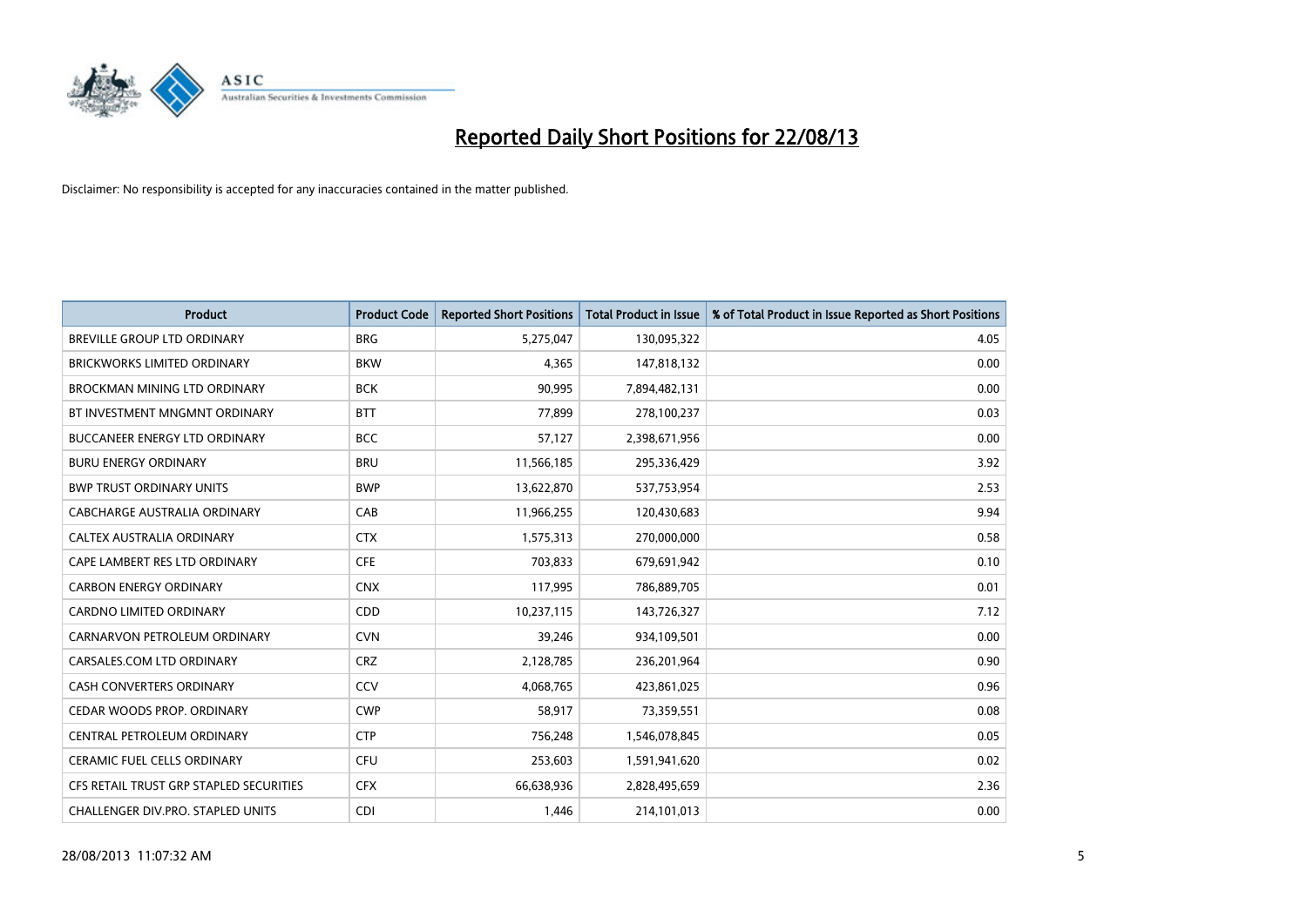

| <b>Product</b>                          | <b>Product Code</b> | <b>Reported Short Positions</b> | <b>Total Product in Issue</b> | % of Total Product in Issue Reported as Short Positions |
|-----------------------------------------|---------------------|---------------------------------|-------------------------------|---------------------------------------------------------|
| <b>CHALLENGER LIMITED ORDINARY</b>      | <b>CGF</b>          | 2,659,618                       | 530,862,585                   | 0.50                                                    |
| CHANDLER MACLEOD LTD ORDINARY           | <b>CMG</b>          | 150,301                         | 469,679,390                   | 0.03                                                    |
| CHARTER HALL GROUP STAPLED US PROHIBIT. | <b>CHC</b>          | 325,341                         | 302,262,312                   | 0.11                                                    |
| <b>CHARTER HALL RETAIL UNITS</b>        | <b>CQR</b>          | 5,379,636                       | 337,582,974                   | 1.59                                                    |
| <b>CHORUS LIMITED ORDINARY</b>          | <b>CNU</b>          | 81,746                          | 389,299,049                   | 0.02                                                    |
| CITIGOLD CORP LTD ORDINARY              | <b>CTO</b>          | 153,427                         | 1,352,907,765                 | 0.01                                                    |
| <b>CLOUGH LIMITED ORDINARY</b>          | <b>CLO</b>          | 881,767                         | 777,090,670                   | 0.11                                                    |
| COAL OF AFRICA LTD ORDINARY             | <b>CZA</b>          | 10,326                          | 1,048,368,613                 | 0.00                                                    |
| <b>COALSPUR MINES LTD ORDINARY</b>      | <b>CPL</b>          | 9,224,556                       | 641,244,435                   | 1.44                                                    |
| COCA-COLA AMATIL ORDINARY               | <b>CCL</b>          | 16,270,622                      | 763,590,249                   | 2.13                                                    |
| COCHLEAR LIMITED ORDINARY               | <b>COH</b>          | 5,993,868                       | 57,040,932                    | 10.51                                                   |
| <b>COCKATOO COAL ORDINARY</b>           | <b>COK</b>          | 12,120,776                      | 1,021,101,465                 | 1.19                                                    |
| <b>CODAN LIMITED ORDINARY</b>           | <b>CDA</b>          | 919,210                         | 176,926,104                   | 0.52                                                    |
| <b>COFFEY INTERNATIONAL ORDINARY</b>    | <b>COF</b>          | 41,002                          | 255,833,165                   | 0.02                                                    |
| <b>COLLECTION HOUSE ORDINARY</b>        | <b>CLH</b>          | 950,000                         | 115,437,740                   | 0.82                                                    |
| <b>COLLINS FOODS LTD ORDINARY</b>       | <b>CKF</b>          | 528,002                         | 93,000,003                    | 0.57                                                    |
| COMMONWEALTH BANK, ORDINARY             | <b>CBA</b>          | 10,706,834                      | 1,611,928,836                 | 0.66                                                    |
| <b>COMMONWEALTH PROP ORDINARY UNITS</b> | <b>CPA</b>          | 33,023,860                      | 2,347,003,413                 | 1.41                                                    |
| <b>COMPASS RESOURCES ORDINARY</b>       | <b>CMR</b>          | 7,472                           | 1,403,744,100                 | 0.00                                                    |
| COMPUTERSHARE LTD ORDINARY              | <b>CPU</b>          | 10,266,168                      | 556,203,079                   | 1.85                                                    |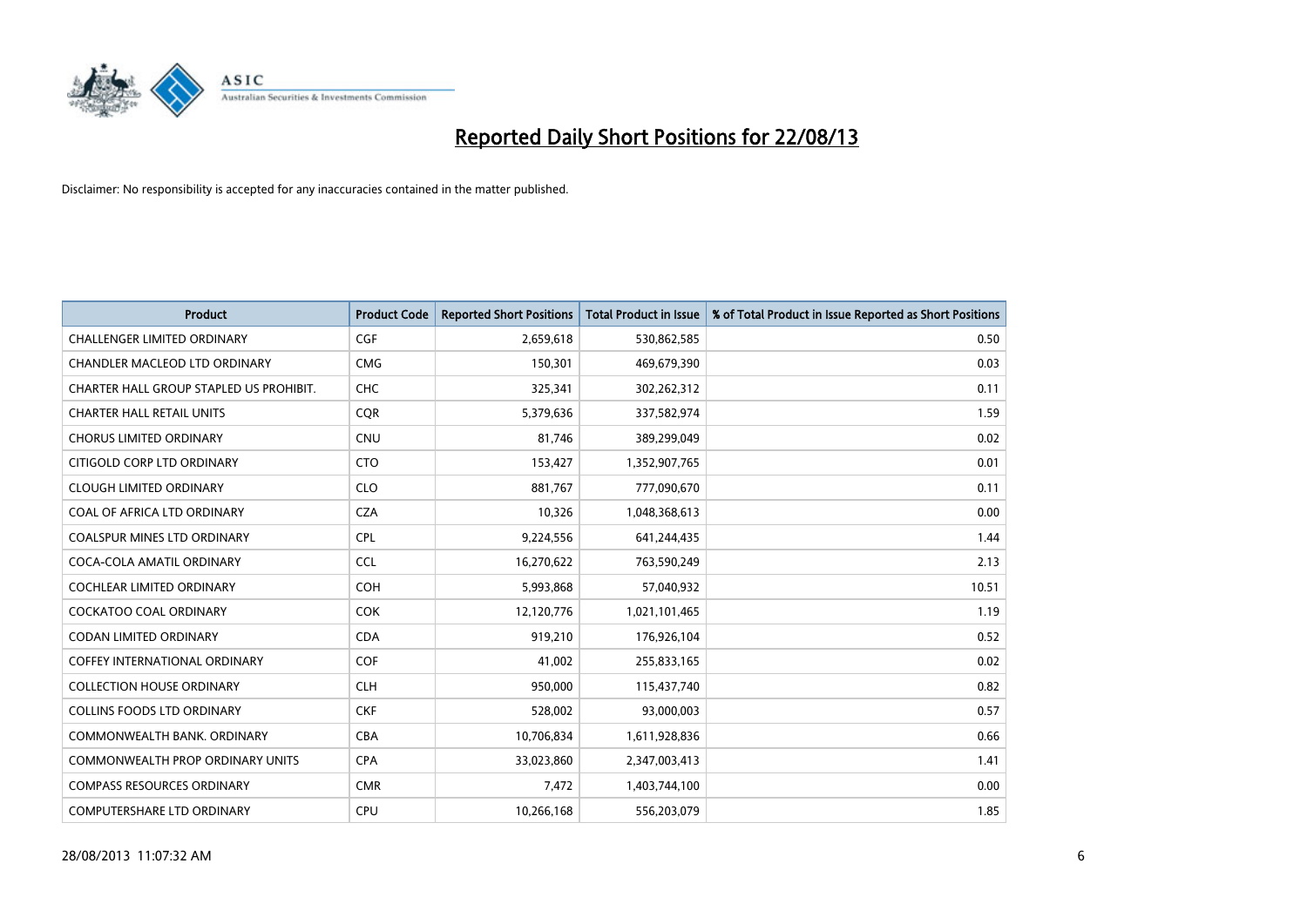

| <b>Product</b>                          | <b>Product Code</b> | <b>Reported Short Positions</b> | <b>Total Product in Issue</b> | % of Total Product in Issue Reported as Short Positions |
|-----------------------------------------|---------------------|---------------------------------|-------------------------------|---------------------------------------------------------|
| <b>CORP TRAVEL LIMITED ORDINARY</b>     | <b>CTD</b>          | 242,211                         | 78,081,184                    | 0.31                                                    |
| <b>CREDIT CORP GROUP ORDINARY</b>       | <b>CCP</b>          | 7,100                           | 45,932,899                    | 0.02                                                    |
| <b>CROMWELL PROP STAPLED SECURITIES</b> | <b>CMW</b>          | 1,038,291                       | 1,716,999,224                 | 0.06                                                    |
| <b>CROWE HORWATH AUS ORDINARY</b>       | <b>CRH</b>          | 863,923                         | 269,665,096                   | 0.32                                                    |
| <b>CROWN LIMITED ORDINARY</b>           | <b>CWN</b>          | 4,066,862                       | 728,394,185                   | 0.56                                                    |
| <b>CSG LIMITED ORDINARY</b>             | CSV                 | 50,079                          | 278,155,477                   | 0.02                                                    |
| <b>CSL LIMITED ORDINARY</b>             | <b>CSL</b>          | 558,902                         | 487,091,966                   | 0.11                                                    |
| <b>CSR LIMITED ORDINARY</b>             | <b>CSR</b>          | 36,622,072                      | 506,000,315                   | 7.24                                                    |
| <b>CUDECO LIMITED ORDINARY</b>          | CDU                 | 5,880,093                       | 205,017,174                   | 2.87                                                    |
| DART ENERGY LTD ORDINARY                | <b>DTE</b>          | 15,084,681                      | 878,789,752                   | 1.72                                                    |
| DATA#3 LIMITED ORDINARY                 | <b>DTL</b>          | 145,405                         | 153,974,950                   | 0.09                                                    |
| DAVID JONES LIMITED ORDINARY            | <b>DJS</b>          | 63,938,750                      | 535,002,401                   | 11.95                                                   |
| <b>DECMIL GROUP LIMITED ORDINARY</b>    | <b>DCG</b>          | 3,143,543                       | 168,203,219                   | 1.87                                                    |
| DEEP YELLOW LIMITED ORDINARY            | <b>DYL</b>          | 100,002                         | 1,562,794,247                 | 0.01                                                    |
| DEXUS PROPERTY GROUP STAPLED UNITS      | <b>DXS</b>          | 10,949,394                      | 4,701,957,390                 | 0.23                                                    |
| DISCOVERY METALS LTD ORDINARY           | <b>DML</b>          | 13,349,023                      | 486,986,451                   | 2.74                                                    |
| DOMINO PIZZA ENTERPR ORDINARY           | <b>DMP</b>          | 436,408                         | 70,498,674                    | 0.62                                                    |
| DORAY MINERALS LTD ORDINARY             | <b>DRM</b>          | 17,473                          | 141,866,768                   | 0.01                                                    |
| DOWNER EDI LIMITED ORDINARY             | <b>DOW</b>          | 11,217,107                      | 433,409,429                   | 2.59                                                    |
| DRILLSEARCH ENERGY ORDINARY             | <b>DLS</b>          | 15,600,367                      | 427,753,371                   | 3.65                                                    |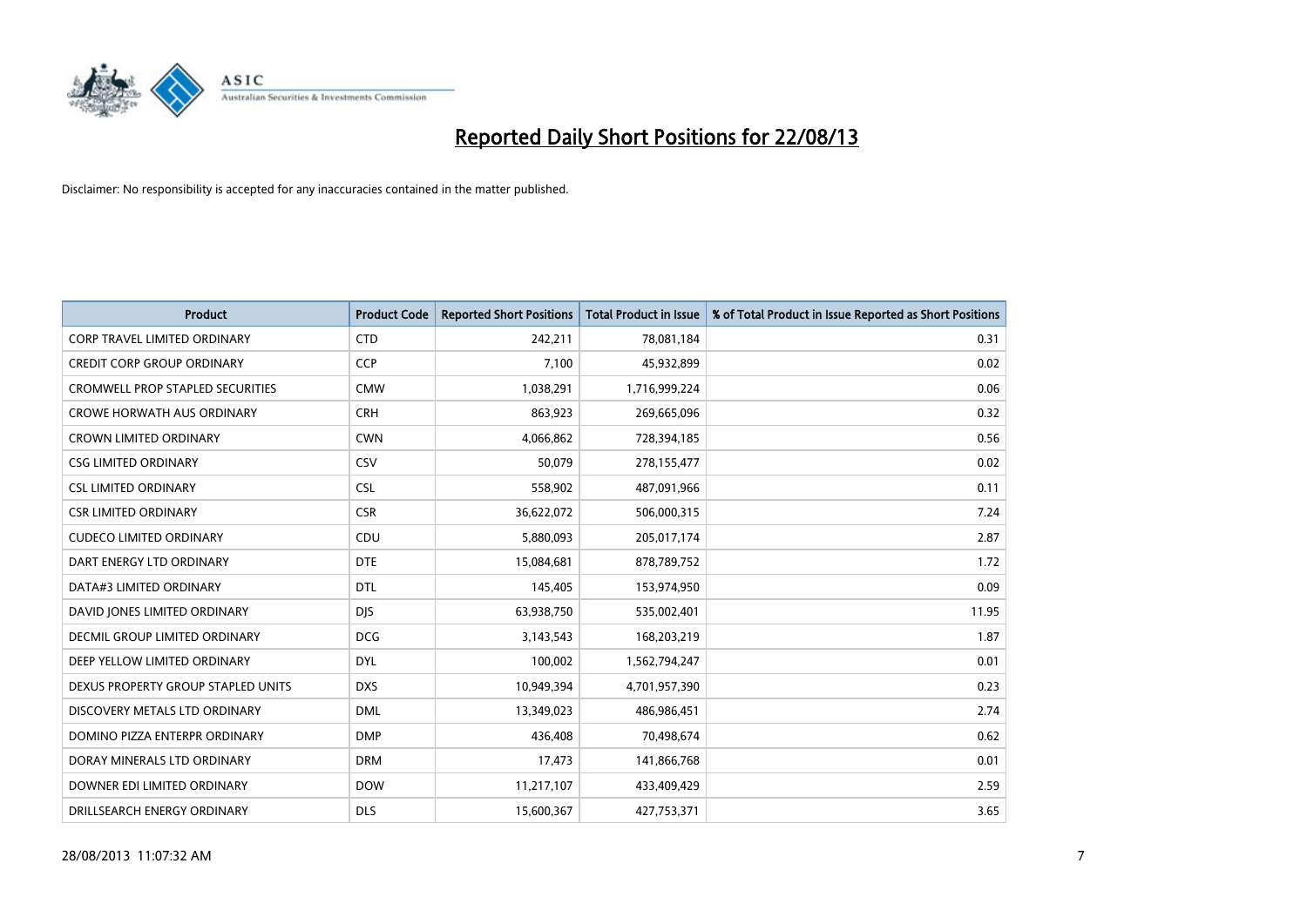

| <b>Product</b>                         | <b>Product Code</b> | <b>Reported Short Positions</b> | <b>Total Product in Issue</b> | % of Total Product in Issue Reported as Short Positions |
|----------------------------------------|---------------------|---------------------------------|-------------------------------|---------------------------------------------------------|
| DUET GROUP STAPLED US PROHIBIT.        | <b>DUE</b>          | 929,650                         | 1,188,651,841                 | 0.08                                                    |
| DULUXGROUP LIMITED ORDINARY            | <b>DLX</b>          | 3,076,866                       | 377,019,430                   | 0.82                                                    |
| <b>DWS LTD ORDINARY</b>                | <b>DWS</b>          | 417,576                         | 132,362,763                   | 0.32                                                    |
| ECHO ENTERTAINMENT ORDINARY            | <b>EGP</b>          | 5,164,615                       | 825,672,730                   | 0.63                                                    |
| <b>ELDERS LIMITED ORDINARY</b>         | <b>ELD</b>          | 18,246,307                      | 455,013,329                   | 4.01                                                    |
| ELEMENTAL MINERALS ORDINARY            | <b>ELM</b>          | 4,955                           | 288,587,228                   | 0.00                                                    |
| ELEMENTOS LIMITED ORDINARY             | ELT                 | 16                              | 188,638,746                   | 0.00                                                    |
| <b>EMECO HOLDINGS ORDINARY</b>         | <b>EHL</b>          | 17,808,615                      | 599,675,707                   | 2.97                                                    |
| <b>ENDEAVOUR MIN CORP CDI 1:1</b>      | <b>EVR</b>          | 312,067                         | 101,150,560                   | 0.31                                                    |
| <b>ENERGY RESOURCES ORDINARY 'A'</b>   | <b>ERA</b>          | 12,521,713                      | 517,725,062                   | 2.42                                                    |
| <b>ENERGY WORLD CORPOR. ORDINARY</b>   | <b>EWC</b>          | 26,256,082                      | 1,734,166,672                 | 1.51                                                    |
| <b>ENVESTRA LIMITED ORDINARY</b>       | <b>ENV</b>          | 5,909,429                       | 1,796,808,474                 | 0.33                                                    |
| EQUATORIAL RES LTD ORDINARY            | EQX                 | 8                               | 121,885,353                   | 0.00                                                    |
| ERM POWER LIMITED ORDINARY             | EPW                 | 4,843                           | 207,499,601                   | 0.00                                                    |
| <b>ESERVGLOBAL LIMITED ORDINARY</b>    | ESV                 | 7,244,497                       | 249,045,997                   | 2.91                                                    |
| EVOLUTION MINING LTD ORDINARY          | <b>EVN</b>          | 26,228,430                      | 708,092,989                   | 3.70                                                    |
| FAIRFAX MEDIA LTD ORDINARY             | <b>FXI</b>          | 337,199,034                     | 2,351,955,725                 | 14.34                                                   |
| FANTASTIC HOLDINGS ORDINARY            | <b>FAN</b>          | 27,211                          | 103,068,398                   | 0.03                                                    |
| FAR LTD ORDINARY                       | <b>FAR</b>          | 23,036,061                      | 2,499,846,742                 | 0.92                                                    |
| FEDERATION CNTRES ORD/UNIT STAPLED SEC | <b>FDC</b>          | 3,032,229                       | 1,427,641,565                 | 0.21                                                    |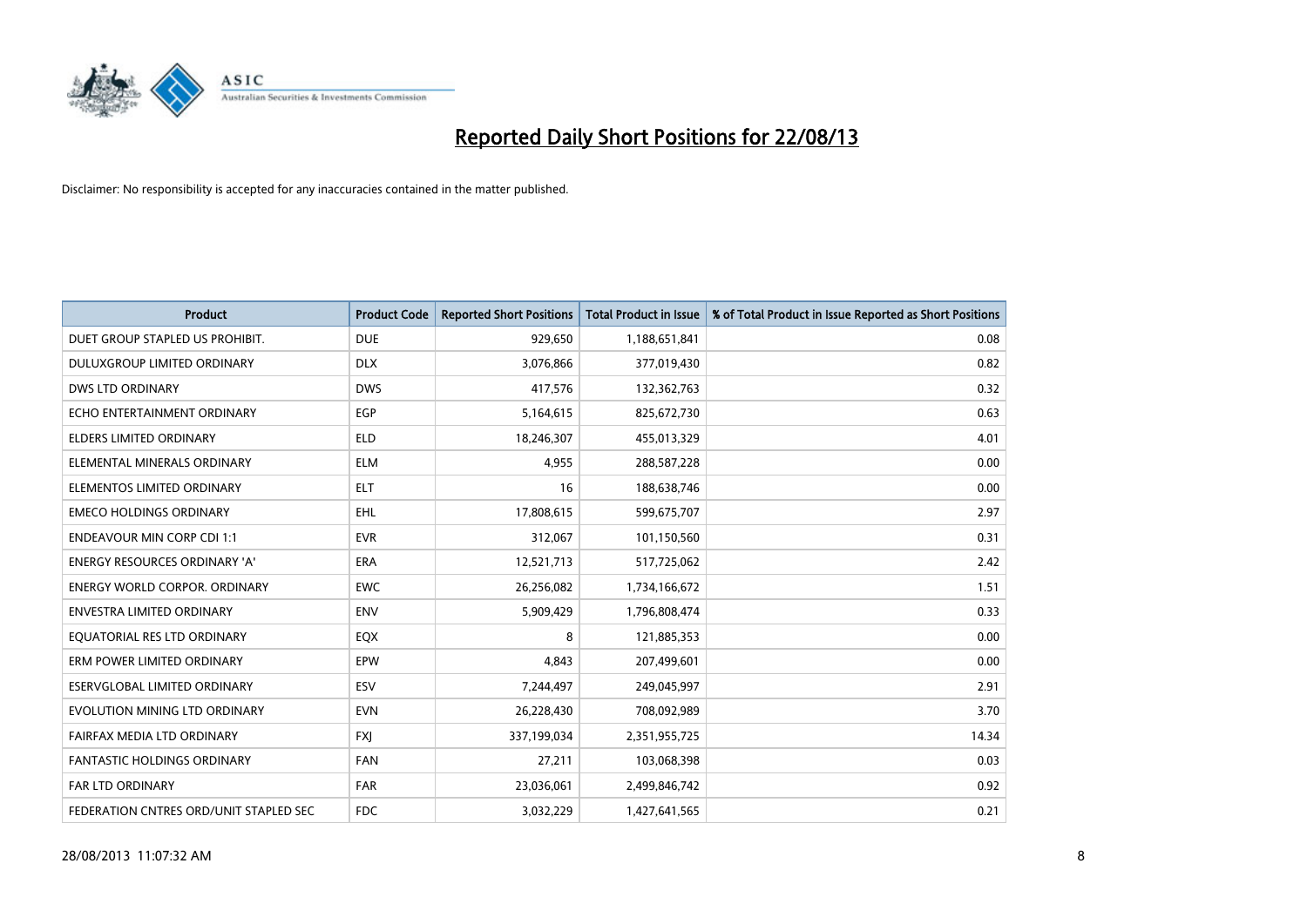

| <b>Product</b>                        | <b>Product Code</b> | <b>Reported Short Positions</b> | <b>Total Product in Issue</b> | % of Total Product in Issue Reported as Short Positions |
|---------------------------------------|---------------------|---------------------------------|-------------------------------|---------------------------------------------------------|
| FINBAR GROUP LIMITED ORDINARY         | <b>FRI</b>          | 7,398                           | 218,006,169                   | 0.00                                                    |
| FISHER & PAYKEL H. ORDINARY           | <b>FPH</b>          | 230,999                         | 546,542,492                   | 0.04                                                    |
| FKP PROPERTY GROUP STAPLED SECURITIES | <b>FKP</b>          | 9,584,018                       | 321,578,705                   | 2.98                                                    |
| FLEETWOOD CORP ORDINARY               | <b>FWD</b>          | 2,108,008                       | 60,522,619                    | 3.48                                                    |
| FLETCHER BUILDING ORDINARY            | <b>FBU</b>          | 3,863,062                       | 686,096,427                   | 0.56                                                    |
| FLEXIGROUP LIMITED ORDINARY           | <b>FXL</b>          | 5,603                           | 302,305,394                   | 0.00                                                    |
| <b>FLIGHT CENTRE ORDINARY</b>         | <b>FLT</b>          | 9,010,902                       | 100,430,746                   | 8.97                                                    |
| FLINDERS MINES LTD ORDINARY           | <b>FMS</b>          | 5,902,794                       | 1,824,843,676                 | 0.32                                                    |
| <b>FOCUS MINERALS LTD ORDINARY</b>    | <b>FML</b>          | 36,989,247                      | 9,137,375,877                 | 0.40                                                    |
| <b>FORGE GROUP LIMITED ORDINARY</b>   | FGE                 | 847,023                         | 86,169,014                    | 0.98                                                    |
| FORTESCUE METALS GRP ORDINARY         | <b>FMG</b>          | 169,937,652                     | 3,113,798,659                 | 5.46                                                    |
| <b>G.U.D. HOLDINGS ORDINARY</b>       | GUD                 | 5,951,495                       | 71,341,319                    | 8.34                                                    |
| <b>G8 EDUCATION LIMITED ORDINARY</b>  | <b>GEM</b>          | 2,884,030                       | 273,190,260                   | 1.06                                                    |
| <b>GALAXY RESOURCES ORDINARY</b>      | GXY                 | 6,458,951                       | 799,917,303                   | 0.81                                                    |
| <b>GENETIC TECHNOLOGIES ORDINARY</b>  | GTG                 | 49,110                          | 506,027,375                   | 0.01                                                    |
| <b>GEODYNAMICS LIMITED ORDINARY</b>   | GDY                 | 850                             | 406,452,608                   | 0.00                                                    |
| <b>GINDALBIE METALS LTD ORDINARY</b>  | GBG                 | 55,310,330                      | 1,492,944,820                 | 3.70                                                    |
| <b>GOODMAN FIELDER, ORDINARY</b>      | <b>GFF</b>          | 47,538,893                      | 1,955,559,207                 | 2.43                                                    |
| <b>GOODMAN GROUP STAPLED</b>          | <b>GMG</b>          | 3,122,538                       | 1,713,233,947                 | 0.18                                                    |
| GPT GROUP STAPLED SEC.                | GPT                 | 5,830,365                       | 1,742,852,344                 | 0.33                                                    |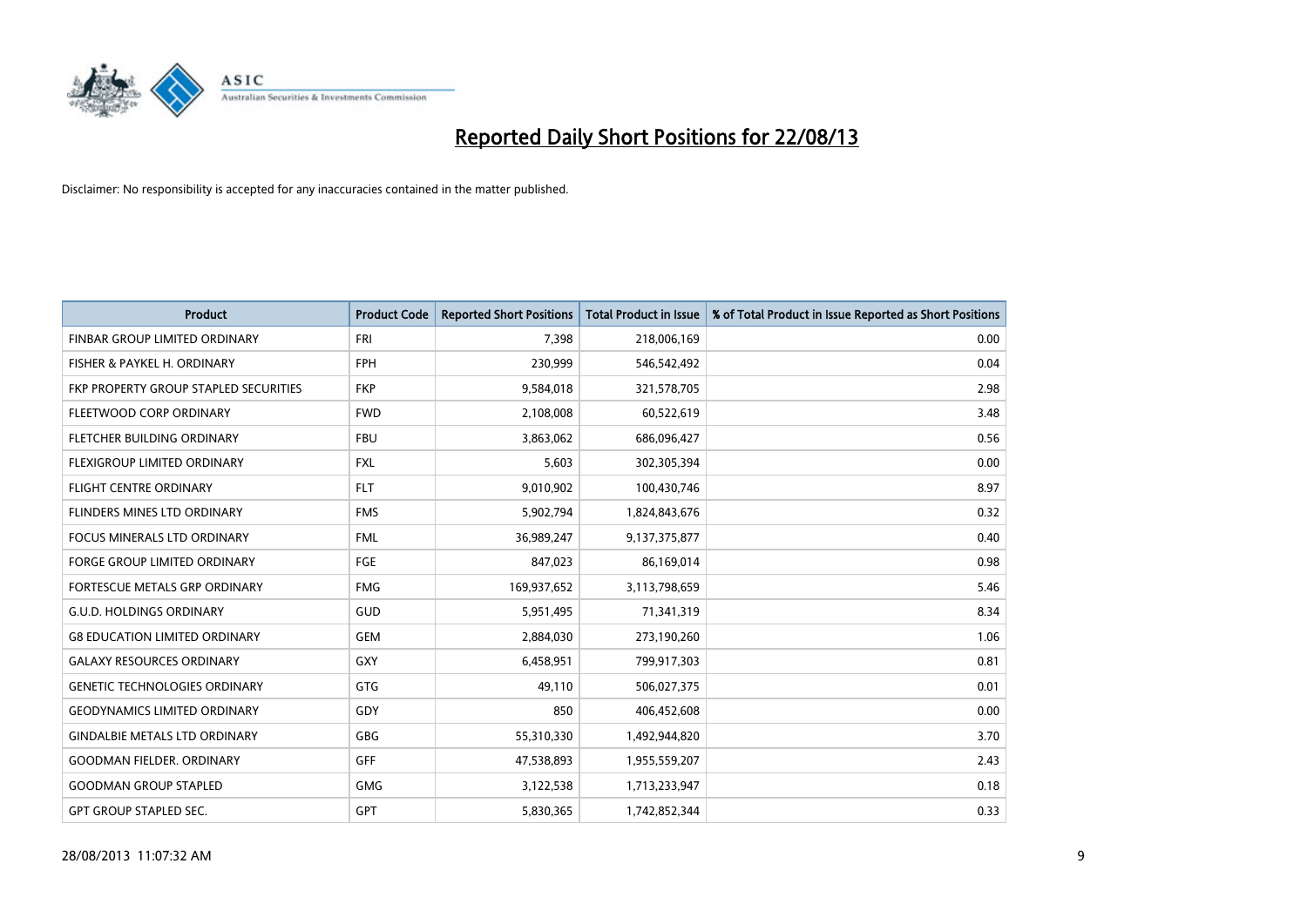

| <b>Product</b>                                   | <b>Product Code</b> | <b>Reported Short Positions</b> | <b>Total Product in Issue</b> | % of Total Product in Issue Reported as Short Positions |
|--------------------------------------------------|---------------------|---------------------------------|-------------------------------|---------------------------------------------------------|
| <b>GRAINCORP LIMITED A CLASS ORDINARY</b>        | <b>GNC</b>          | 170,861                         | 228,855,628                   | 0.07                                                    |
| <b>GRANGE RESOURCES, ORDINARY</b>                | GRR                 | 6,263,891                       | 1,156,492,195                 | 0.54                                                    |
| <b>GREENLAND MIN EN LTD ORDINARY</b>             | GGG                 | 5,626,276                       | 572,720,096                   | 0.98                                                    |
| <b>GROWTHPOINT PROPERTY ORD/UNIT STAPLED SEC</b> | GOZ                 | 56,106                          | 402,830,366                   | 0.01                                                    |
| <b>GRYPHON MINERALS LTD ORDINARY</b>             | GRY                 | 11,037,709                      | 400,464,983                   | 2.76                                                    |
| <b>GUILDFORD COAL LTD ORDINARY</b>               | <b>GUF</b>          | 466,905                         | 635,046,899                   | 0.07                                                    |
| <b>GUNNS LIMITED ORDINARY</b>                    | <b>GNS</b>          | 51,772,664                      | 848,401,559                   | 6.10                                                    |
| <b>GWA GROUP LTD ORDINARY</b>                    | <b>GWA</b>          | 14,413,679                      | 306,533,770                   | 4.70                                                    |
| <b>HARVEY NORMAN ORDINARY</b>                    | <b>HVN</b>          | 80,714,144                      | 1,062,316,784                 | 7.60                                                    |
| HASTIE GROUP LIMITED ORDINARY                    | <b>HST</b>          | 5,000                           | 137,353,504                   | 0.00                                                    |
| <b>HENDERSON GROUP CDI 1:1</b>                   | <b>HGG</b>          | 1,011,762                       | 737,474,673                   | 0.14                                                    |
| HFA HOLDINGS LIMITED ORDINARY                    | <b>HFA</b>          | 3,809                           | 118,738,157                   | 0.00                                                    |
| <b>HIGHLANDS PACIFIC ORDINARY</b>                | <b>HIG</b>          | 500,001                         | 789,344,774                   | 0.06                                                    |
| HILLGROVE RES LTD ORDINARY                       | <b>HGO</b>          | 2,815,138                       | 1,023,760,221                 | 0.27                                                    |
| HILLS HOLDINGS LTD ORDINARY                      | <b>HIL</b>          | 155,820                         | 246,500,444                   | 0.06                                                    |
| HORIZON OIL LIMITED ORDINARY                     | <b>HZN</b>          | 72,469,632                      | 1,234,562,961                 | 5.87                                                    |
| HOT CHILI LTD ORDINARY                           | <b>HCH</b>          | 10,000                          | 309,929,886                   | 0.00                                                    |
| <b>ICON ENERGY LIMITED ORDINARY</b>              | <b>ICN</b>          | 19,230                          | 533,391,210                   | 0.00                                                    |
| <b>IINET LIMITED ORDINARY</b>                    | <b>IIN</b>          | 3,831,482                       | 161,238,847                   | 2.38                                                    |
| ILUKA RESOURCES ORDINARY                         | ILU                 | 39,319,225                      | 418,700,517                   | 9.39                                                    |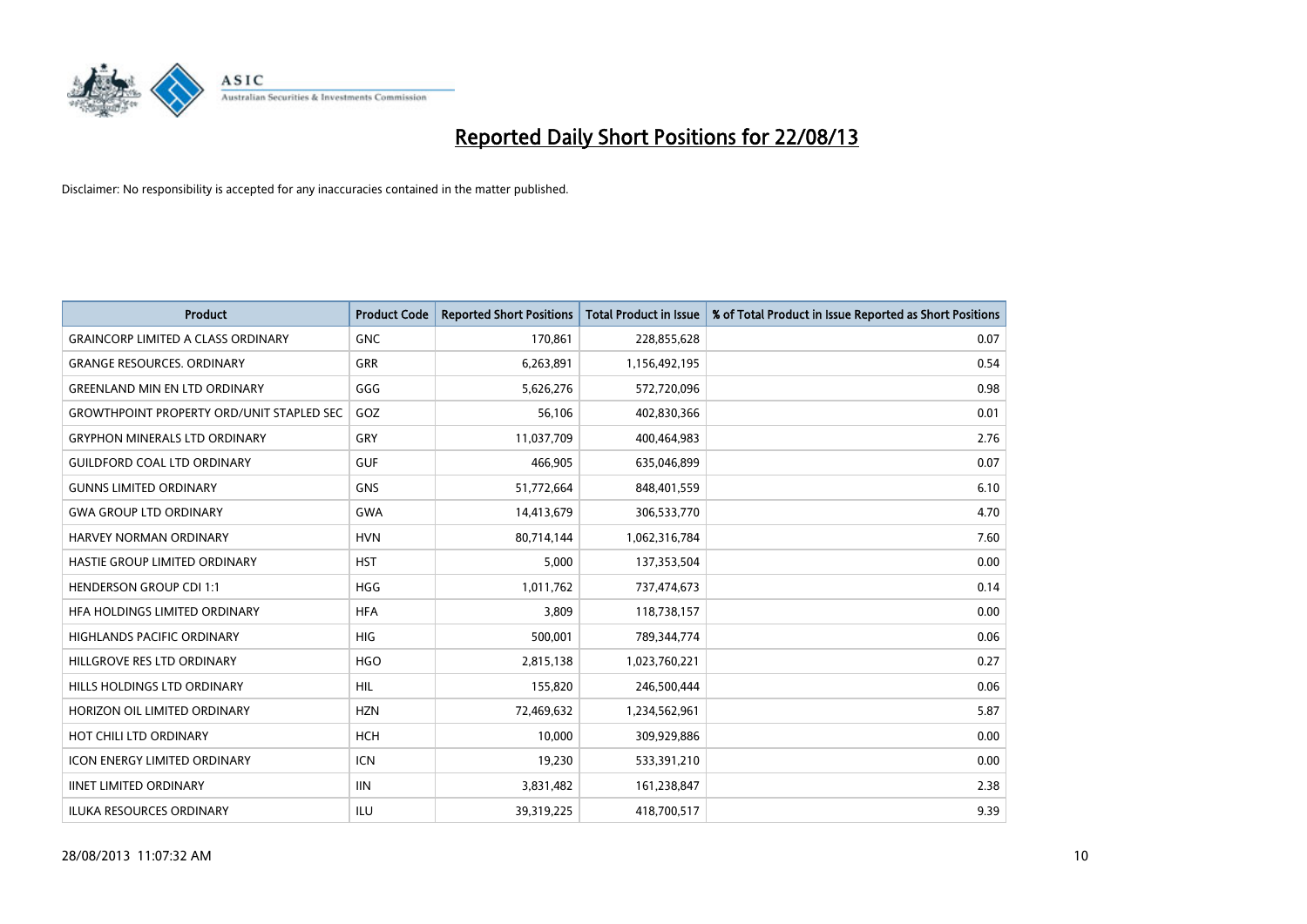

| <b>Product</b>                                | <b>Product Code</b> | <b>Reported Short Positions</b> | <b>Total Product in Issue</b> | % of Total Product in Issue Reported as Short Positions |
|-----------------------------------------------|---------------------|---------------------------------|-------------------------------|---------------------------------------------------------|
| <b>IMDEX LIMITED ORDINARY</b>                 | <b>IMD</b>          | 3,995,590                       | 210,473,188                   | 1.90                                                    |
| IMF (AUSTRALIA) LTD ORDINARY                  | IMF                 | 2,032,319                       | 123,203,426                   | 1.65                                                    |
| <b>INCITEC PIVOT ORDINARY</b>                 | <b>IPL</b>          | 19,059,266                      | 1,628,730,107                 | 1.17                                                    |
| INDEPENDENCE GROUP ORDINARY                   | <b>IGO</b>          | 5,397,415                       | 233,321,861                   | 2.31                                                    |
| <b>INDOPHIL RESOURCES ORDINARY</b>            | <b>IRN</b>          | 2,076,964                       | 1,203,146,194                 | 0.17                                                    |
| <b>INFIGEN ENERGY STAPLED SECURITIES</b>      | <b>IFN</b>          | 3,725,434                       | 762,265,972                   | 0.49                                                    |
| <b>INOVA RESOURCES LTD ORDINARY</b>           | <b>IVA</b>          | 1,384,278                       | 728,201,911                   | 0.19                                                    |
| INSURANCE AUSTRALIA ORDINARY                  | <b>IAG</b>          | 3,595,982                       | 2,079,034,021                 | 0.17                                                    |
| <b>INTREPID MINES ORDINARY</b>                | <b>IAU</b>          | 21,131,882                      | 556,118,015                   | 3.80                                                    |
| <b>INVESTA OFFICE FUND STAPLED SECURITIES</b> | <b>IOF</b>          | 2,700,988                       | 614,047,458                   | 0.44                                                    |
| <b>INVOCARE LIMITED ORDINARY</b>              | <b>IVC</b>          | 3,094,394                       | 110,030,298                   | 2.81                                                    |
| ION LIMITED ORDINARY                          | <b>ION</b>          | 164,453                         | 256,365,105                   | 0.06                                                    |
| <b>IOOF HOLDINGS LTD ORDINARY</b>             | IFL.                | 2,411,709                       | 232,118,034                   | 1.04                                                    |
| <b>IRESS LIMITED ORDINARY</b>                 | <b>IRE</b>          | 929,448                         | 150,935,973                   | 0.62                                                    |
| <b>IRON ORE HOLDINGS ORDINARY</b>             | <b>IOH</b>          | 26,197                          | 161,174,005                   | 0.02                                                    |
| <b>ISELECT LTD ORDINARY</b>                   | <b>ISU</b>          | 887,475                         | 259,064,894                   | 0.34                                                    |
| JAMES HARDIE INDUST CHESS DEPOSITARY INT      | <b>IHX</b>          | 6,129,507                       | 442,417,796                   | 1.39                                                    |
| <b>JB HI-FI LIMITED ORDINARY</b>              | <b>JBH</b>          | 10,335,224                      | 99,398,495                    | 10.40                                                   |
| <b>JUPITER MINES ORDINARY</b>                 | <b>IMS</b>          | 9,874                           | 2,281,835,383                 | 0.00                                                    |
| <b>KAGARA LTD ORDINARY</b>                    | KZL                 | 3,385,566                       | 798,953,117                   | 0.42                                                    |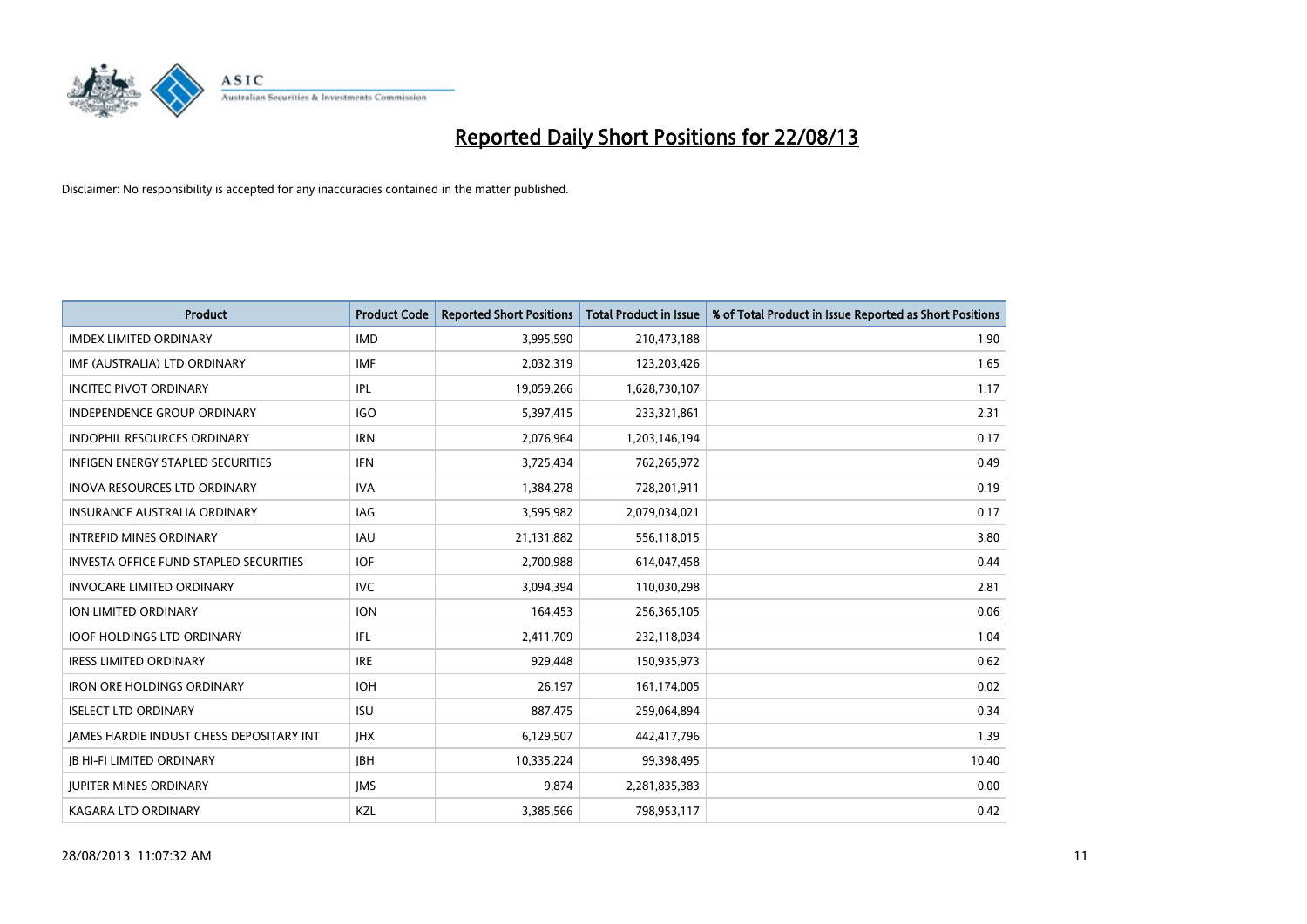

| <b>Product</b>                        | <b>Product Code</b> | <b>Reported Short Positions</b> | <b>Total Product in Issue</b> | % of Total Product in Issue Reported as Short Positions |
|---------------------------------------|---------------------|---------------------------------|-------------------------------|---------------------------------------------------------|
| KAROON GAS AUSTRALIA ORDINARY         | <b>KAR</b>          | 681,519                         | 251,120,769                   | 0.27                                                    |
| KATHMANDU HOLD LTD ORDINARY           | <b>KMD</b>          | 66,961                          | 200,215,894                   | 0.03                                                    |
| <b>KBL MINING LIMITED ORDINARY</b>    | <b>KBL</b>          | 1,820                           | 373,614,772                   | 0.00                                                    |
| KINGSGATE CONSOLID. ORDINARY          | <b>KCN</b>          | 14,067,040                      | 152,284,777                   | 9.24                                                    |
| KINGSROSE MINING LTD ORDINARY         | <b>KRM</b>          | 678,474                         | 335,753,851                   | 0.20                                                    |
| LEIGHTON HOLDINGS ORDINARY            | LEI                 | 18,752,956                      | 337,235,188                   | 5.56                                                    |
| LEND LEASE GROUP UNIT/ORD STAPLED     | LLC                 | 1,122,972                       | 575,508,314                   | 0.20                                                    |
| LINC ENERGY LTD ORDINARY              | <b>LNC</b>          | 19,479,410                      | 518,687,562                   | 3.76                                                    |
| LION SELECTION GRP ORDINARY           | <b>LSX</b>          | 36                              | 106,911,413                   | 0.00                                                    |
| LYCOPODIUM LIMITED ORDINARY           | LYL                 | 90                              | 38,955,103                    | 0.00                                                    |
| LYNAS CORPORATION ORDINARY            | <b>LYC</b>          | 205,826,561                     | 1,960,801,292                 | 10.50                                                   |
| M2 TELECOMMUNICATION ORDINARY         | <b>MTU</b>          | 7,319,537                       | 178,498,822                   | 4.10                                                    |
| <b>MACA LIMITED ORDINARY</b>          | <b>MLD</b>          | 17,127                          | 172,500,000                   | 0.01                                                    |
| <b>MACMAHON HOLDINGS ORDINARY</b>     | <b>MAH</b>          | 4,379,210                       | 1,261,699,966                 | 0.35                                                    |
| MACO ATLAS ROADS GRP ORDINARY STAPLED | <b>MQA</b>          | 20,009,897                      | 478,531,436                   | 4.18                                                    |
| MACQUARIE GROUP LTD ORDINARY          | <b>MOG</b>          | 1,571,849                       | 339,882,036                   | 0.46                                                    |
| MAGELLAN FIN GRP LTD ORDINARY         | <b>MFG</b>          | 76,124                          | 152,782,876                   | 0.05                                                    |
| <b>MATRIX C &amp; E LTD ORDINARY</b>  | <b>MCE</b>          | 3,197,098                       | 94,555,428                    | 3.38                                                    |
| MAVERICK DRILLING ORDINARY            | <b>MAD</b>          | 9,702,567                       | 452,726,751                   | 2.14                                                    |
| <b>MAXITRANS INDUSTRIES ORDINARY</b>  | <b>MXI</b>          | 208                             | 183,993,392                   | 0.00                                                    |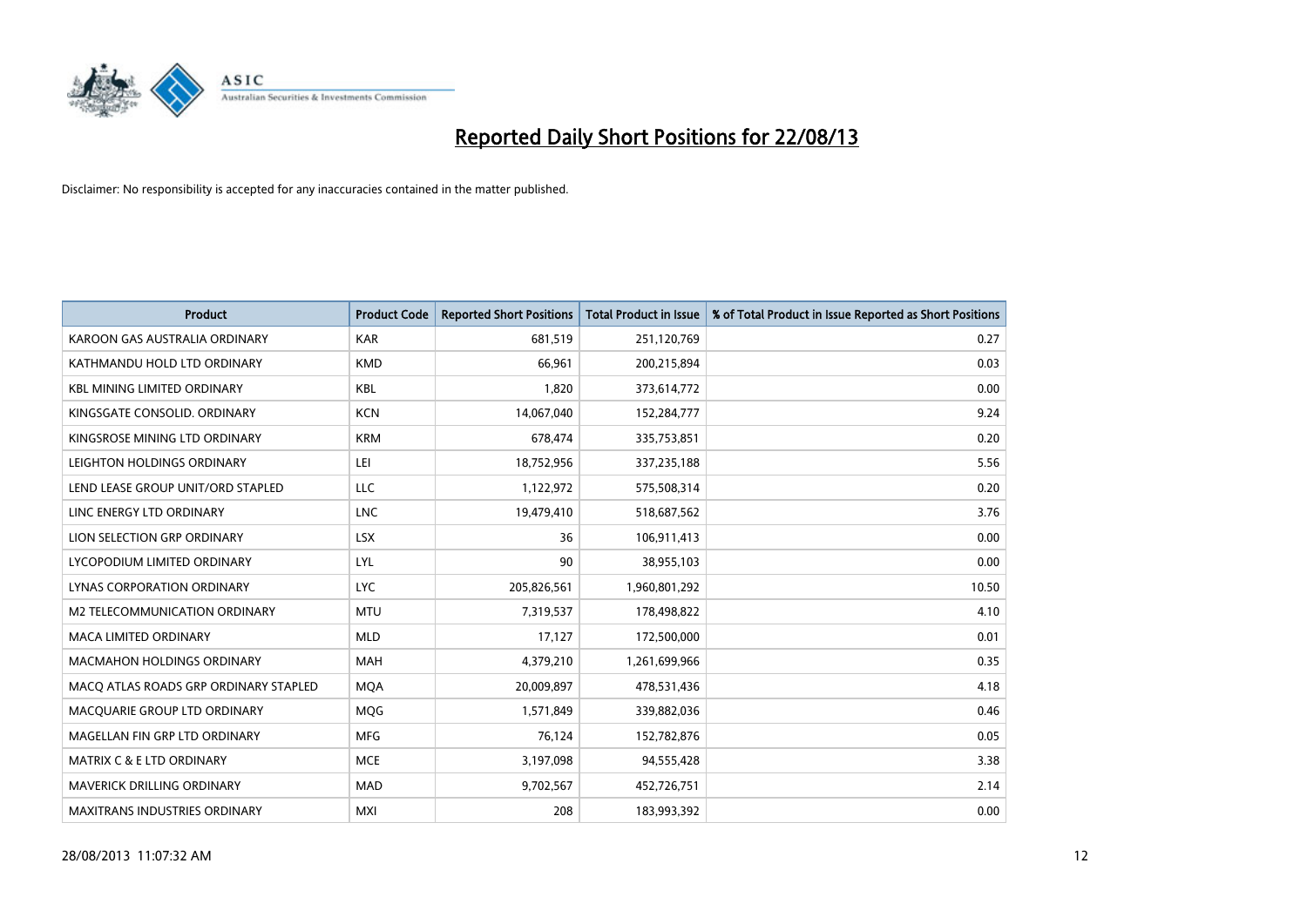

| <b>Product</b>                  | <b>Product Code</b> | <b>Reported Short Positions</b> | <b>Total Product in Issue</b> | % of Total Product in Issue Reported as Short Positions |
|---------------------------------|---------------------|---------------------------------|-------------------------------|---------------------------------------------------------|
| MAYNE PHARMA LTD ORDINARY       | <b>MYX</b>          | 2,085                           | 563,459,968                   | 0.00                                                    |
| MCMILLAN SHAKESPEARE ORDINARY   | <b>MMS</b>          | 3,188,001                       | 74,523,965                    | 4.28                                                    |
| MCPHERSON'S LTD ORDINARY        | <b>MCP</b>          | 10                              | 89,294,198                    | 0.00                                                    |
| MEDUSA MINING LTD ORDINARY      | <b>MML</b>          | 2,472,384                       | 188,903,911                   | 1.31                                                    |
| MEO AUSTRALIA LTD ORDINARY      | <b>MEO</b>          | 19,345                          | 627,264,587                   | 0.00                                                    |
| <b>MERMAID MARINE ORDINARY</b>  | <b>MRM</b>          | 397,814                         | 229,962,314                   | 0.17                                                    |
| MESOBLAST LIMITED ORDINARY      | <b>MSB</b>          | 17,693,435                      | 315,423,901                   | 5.61                                                    |
| METALS X LIMITED ORDINARY       | <b>MLX</b>          | 96,224                          | 1,652,636,110                 | 0.01                                                    |
| METCASH LIMITED ORDINARY        | <b>MTS</b>          | 86,672,169                      | 880,704,786                   | 9.84                                                    |
| METMINCO LIMITED ORDINARY       | <b>MNC</b>          | 1,609,580                       | 1,749,543,023                 | 0.09                                                    |
| MICLYN EXP OFFSHR ORDINARY      | <b>MIO</b>          | 309,079                         | 281,538,972                   | 0.11                                                    |
| MIGHTY RIVER POWER ORDINARY     | <b>MYT</b>          | 363                             | 1,400,000,094                 | 0.00                                                    |
| MINCOR RESOURCES NL ORDINARY    | <b>MCR</b>          | 2,536,442                       | 188,208,274                   | 1.35                                                    |
| MINERAL DEPOSITS ORDINARY       | <b>MDL</b>          | 3,352,602                       | 83,538,786                    | 4.01                                                    |
| MINERAL RESOURCES, ORDINARY     | <b>MIN</b>          | 7,050,084                       | 185,987,992                   | 3.79                                                    |
| MIRABELA NICKEL LTD ORDINARY    | <b>MBN</b>          | 28,025,792                      | 876,801,147                   | 3.20                                                    |
| MIRVAC GROUP STAPLED SECURITIES | <b>MGR</b>          | 6,049,445                       | 3,664,938,678                 | 0.17                                                    |
| MOLOPO ENERGY LTD ORDINARY      | <b>MPO</b>          | 675,985                         | 246,724,091                   | 0.27                                                    |
| MONADELPHOUS GROUP ORDINARY     | <b>MND</b>          | 11,989,187                      | 90,940,258                    | 13.18                                                   |
| MORTGAGE CHOICE LTD ORDINARY    | MOC                 | 1,085,584                       | 123,431,282                   | 0.88                                                    |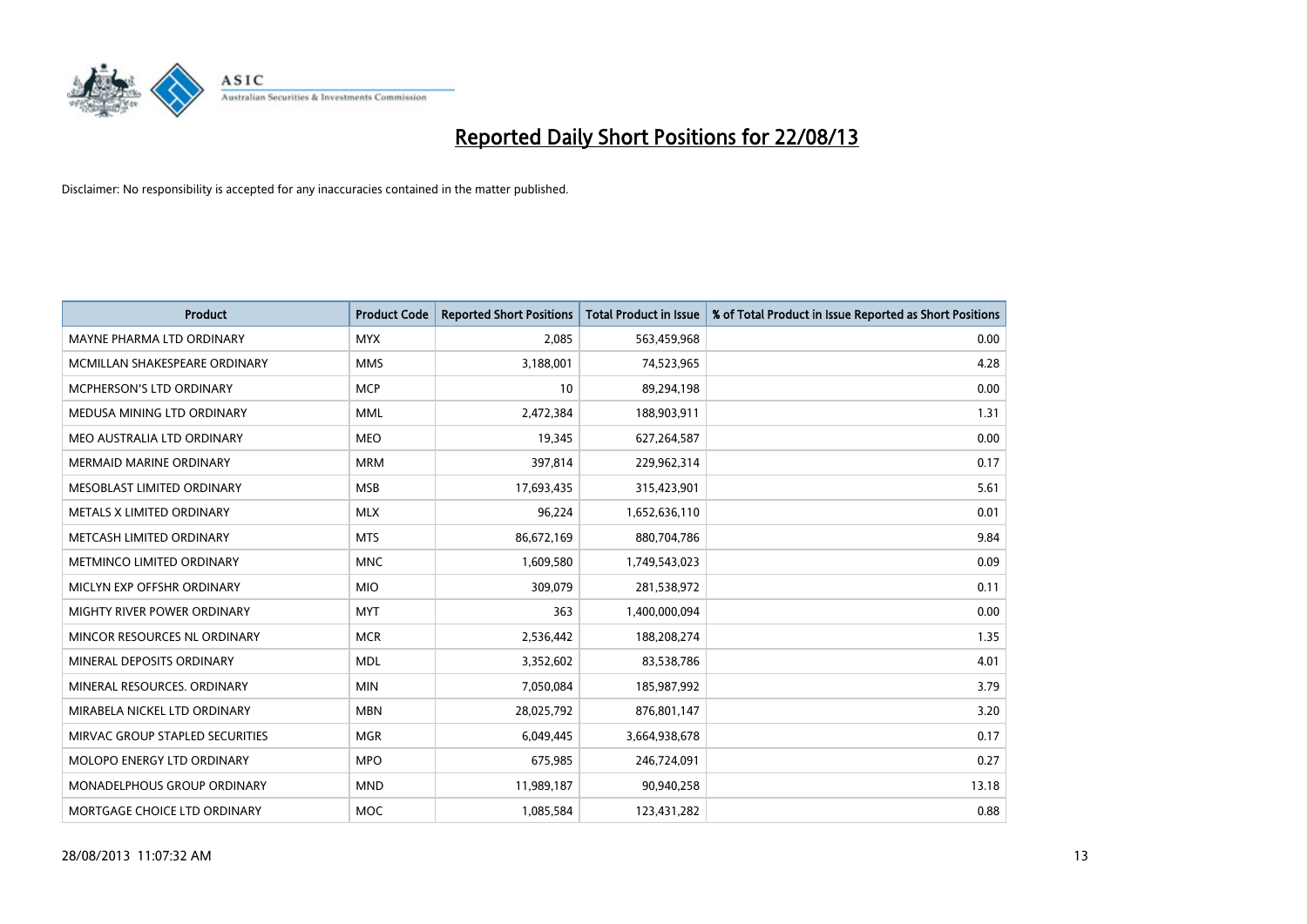

| <b>Product</b>                    | <b>Product Code</b> | <b>Reported Short Positions</b> | <b>Total Product in Issue</b> | % of Total Product in Issue Reported as Short Positions |
|-----------------------------------|---------------------|---------------------------------|-------------------------------|---------------------------------------------------------|
| <b>MOUNT GIBSON IRON ORDINARY</b> | MGX                 | 18,175,973                      | 1,090,584,232                 | 1.67                                                    |
| MULTIPLEX SITES SITES             | <b>MXUPA</b>        | 1,183                           | 4,500,000                     | 0.03                                                    |
| MURCHISON METALS LTD ORDINARY     | <b>MMX</b>          | 3,123,583                       | 450,497,346                   | 0.69                                                    |
| MYER HOLDINGS LTD ORDINARY        | <b>MYR</b>          | 84,420,397                      | 583,794,551                   | 14.46                                                   |
| NATIONAL AUST, BANK ORDINARY      | <b>NAB</b>          | 7,799,177                       | 2,348,870,499                 | 0.33                                                    |
| NAVITAS LIMITED ORDINARY          | <b>NVT</b>          | 4,909,750                       | 375,367,918                   | 1.31                                                    |
| NEON ENERGY LIMITED ORDINARY      | <b>NEN</b>          | 779,989                         | 552,637,848                   | 0.14                                                    |
| NEW HOPE CORPORATION ORDINARY     | <b>NHC</b>          | 1,534,017                       | 830,715,225                   | 0.18                                                    |
| NEW STANDARD ENERGY ORDINARY      | <b>NSE</b>          | 322,032                         | 305,331,847                   | 0.11                                                    |
| NEWCREST MINING ORDINARY          | <b>NCM</b>          | 4,367,920                       | 766,510,971                   | 0.57                                                    |
| NEWS CORP. A NON-VOTING CDI       | <b>NNCLV</b>        | 2,873,583                       | 379,394,603                   | 0.76                                                    |
| NEWS CORP. B VOTING CDI           | <b>NNC</b>          | 1,804,187                       | 199,630,239                   | 0.90                                                    |
| NEWSAT LIMITED ORDINARY           | <b>NWT</b>          | 124,608                         | 547,078,507                   | 0.02                                                    |
| NEXTDC LIMITED ORDINARY           | <b>NXT</b>          | 7,333,250                       | 173,673,716                   | 4.22                                                    |
| NEXUS ENERGY LIMITED ORDINARY     | <b>NXS</b>          | 2,088,828                       | 1,330,219,459                 | 0.16                                                    |
| NIB HOLDINGS LIMITED ORDINARY     | <b>NHF</b>          | 868,178                         | 439,004,182                   | 0.20                                                    |
| NIDO PETROLEUM ORDINARY           | <b>NDO</b>          | 542,402                         | 2,046,650,968                 | 0.03                                                    |
| NOBLE MINERAL RES ORDINARY        | <b>NMG</b>          | 2,365,726                       | 666,397,952                   | 0.36                                                    |
| NORTHERN IRON LTD ORDINARY        | <b>NFE</b>          | 2,243,255                       | 484,405,314                   | 0.46                                                    |
| NORTHERN STAR ORDINARY            | <b>NST</b>          | 5,020,446                       | 424,279,762                   | 1.18                                                    |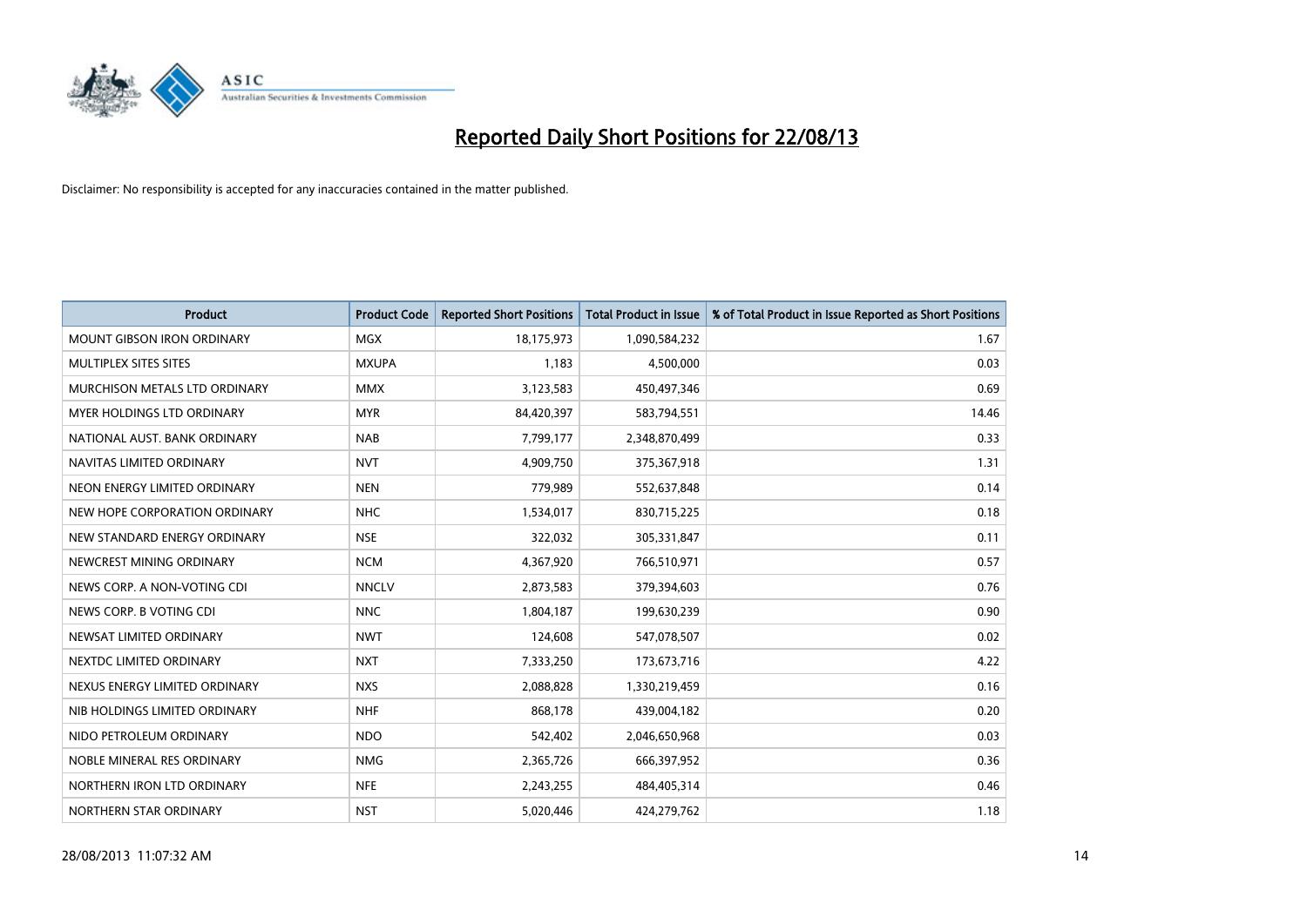

| <b>Product</b>                        | <b>Product Code</b> | <b>Reported Short Positions</b> | <b>Total Product in Issue</b> | % of Total Product in Issue Reported as Short Positions |
|---------------------------------------|---------------------|---------------------------------|-------------------------------|---------------------------------------------------------|
| NOVOGEN LIMITED ORDINARY              | <b>NRT</b>          | 81,970                          | 142,103,382                   | 0.06                                                    |
| NRW HOLDINGS LIMITED ORDINARY         | <b>NWH</b>          | 18,848,684                      | 278,888,011                   | 6.76                                                    |
| NUCOAL RESOURCES LTD ORDINARY         | <b>NCR</b>          | 90,001                          | 768,612,354                   | 0.01                                                    |
| NUFARM LIMITED ORDINARY               | <b>NUF</b>          | 16,993,963                      | 262,954,040                   | 6.46                                                    |
| <b>OAKTON LIMITED ORDINARY</b>        | <b>OKN</b>          | 2                               | 89,787,735                    | 0.00                                                    |
| OCEANAGOLD CORP. CHESS DEPOSITARY INT | <b>OGC</b>          | 1,937,401                       | 293,574,586                   | 0.66                                                    |
| OIL SEARCH LTD ORDINARY               | OSH                 | 6,342,838                       | 1,340,018,530                 | 0.47                                                    |
| OM HOLDINGS LIMITED ORDINARY          | OMH                 | 3,116,319                       | 733,423,337                   | 0.42                                                    |
| ORICA LIMITED ORDINARY                | ORI                 | 10,555,208                      | 368,203,632                   | 2.87                                                    |
| ORIGIN ENERGY ORDINARY                | ORG                 | 11,412,252                      | 1,097,963,570                 | 1.04                                                    |
| OROCOBRE LIMITED ORDINARY             | <b>ORE</b>          | 337,273                         | 117,745,140                   | 0.29                                                    |
| OROTONGROUP LIMITED ORDINARY          | ORL                 | 508,217                         | 40,880,902                    | 1.24                                                    |
| ORPHEUS ENERGY LTD ORDINARY           | <b>OEG</b>          | 33,582                          | 150,256,271                   | 0.02                                                    |
| OZ MINERALS ORDINARY                  | OZL                 | 8,291,116                       | 303,470,022                   | 2.73                                                    |
| PACIFIC BRANDS ORDINARY               | <b>PBG</b>          | 11,411,859                      | 912,915,695                   | 1.25                                                    |
| PALADIN ENERGY LTD ORDINARY           | PDN                 | 71,040,978                      | 962,765,979                   | 7.38                                                    |
| PANAUST LIMITED ORDINARY              | <b>PNA</b>          | 4,648,915                       | 619,084,930                   | 0.75                                                    |
| PANORAMIC RESOURCES ORDINARY          | PAN                 | 548,991                         | 260,676,416                   | 0.21                                                    |
| PANTERRA GOLD LTD ORDINARY            | PGI                 | $\mathbf{1}$                    | 760,580,455                   | 0.00                                                    |
| PAPERLINX LIMITED ORDINARY            | <b>PPX</b>          | 48,101                          | 609,280,761                   | 0.01                                                    |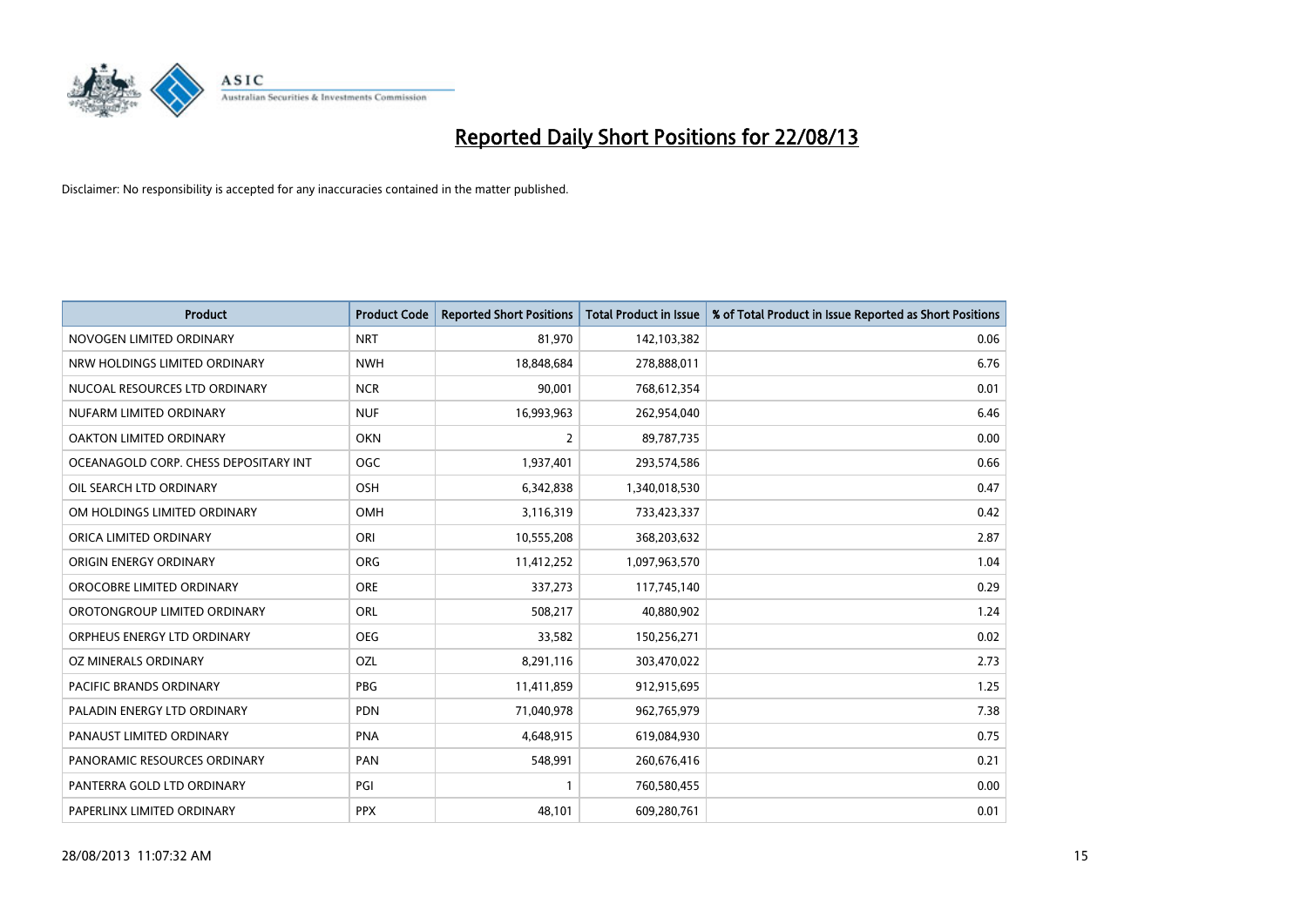

| Product                        | <b>Product Code</b> | <b>Reported Short Positions</b> | <b>Total Product in Issue</b> | % of Total Product in Issue Reported as Short Positions |
|--------------------------------|---------------------|---------------------------------|-------------------------------|---------------------------------------------------------|
| PAPILLON RES LTD ORDINARY      | <b>PIR</b>          | 6,578,538                       | 337,544,210                   | 1.95                                                    |
| PATTIES FOODS LTD ORDINARY     | PFL                 | 33,660                          | 139,065,639                   | 0.02                                                    |
| PEEL MINING LIMITED ORDINARY   | <b>PEX</b>          | 25,291                          | 132,085,969                   | 0.02                                                    |
| PEET LIMITED ORDINARY          | <b>PPC</b>          | 2,848,202                       | 431,986,887                   | 0.66                                                    |
| PERILYA LIMITED ORDINARY       | PEM                 | 704,042                         | 769,316,426                   | 0.09                                                    |
| PERPETUAL LIMITED ORDINARY     | PPT                 | 2,255,653                       | 41,980,678                    | 5.37                                                    |
| PERSEUS MINING LTD ORDINARY    | PRU                 | 14,620,238                      | 457,962,088                   | 3.19                                                    |
| PHARMAXIS LTD ORDINARY         | <b>PXS</b>          | 7,601,105                       | 308,548,389                   | 2.46                                                    |
| PHOSPHAGENICS LTD. ORDINARY    | POH                 | 274,058                         | 1,020,465,957                 | 0.03                                                    |
| PLATINUM ASSET ORDINARY        | <b>PTM</b>          | 4,762,283                       | 578,215,695                   | 0.82                                                    |
| PLATINUM AUSTRALIA ORDINARY    | <b>PLA</b>          | 836,127                         | 504,968,043                   | 0.17                                                    |
| PMI GOLD CORP CDI 1:1          | <b>PVM</b>          | 232,274                         | 154,329,165                   | 0.15                                                    |
| PMP LIMITED ORDINARY           | <b>PMP</b>          | 28,840                          | 323,781,124                   | 0.01                                                    |
| PRANA BIOTECHNOLOGY ORDINARY   | PBT                 | 67,840                          | 389,665,326                   | 0.02                                                    |
| PREMIER INVESTMENTS ORDINARY   | <b>PMV</b>          | 1,411,422                       | 155,260,478                   | 0.91                                                    |
| PRIMA BIOMED LTD ORDINARY      | <b>PRR</b>          | 595,412                         | 1,228,709,341                 | 0.05                                                    |
| PRIMARY HEALTH CARE ORDINARY   | <b>PRY</b>          | 24,640,745                      | 503,921,941                   | 4.89                                                    |
| PROGRAMMED ORDINARY            | <b>PRG</b>          | 466,669                         | 118,229,190                   | 0.39                                                    |
| <b>QANTAS AIRWAYS ORDINARY</b> | QAN                 | 34,154,575                      | 2,241,745,788                 | 1.52                                                    |
| OBE INSURANCE GROUP ORDINARY   | QBE                 | 22,362,574                      | 1,220,868,532                 | 1.83                                                    |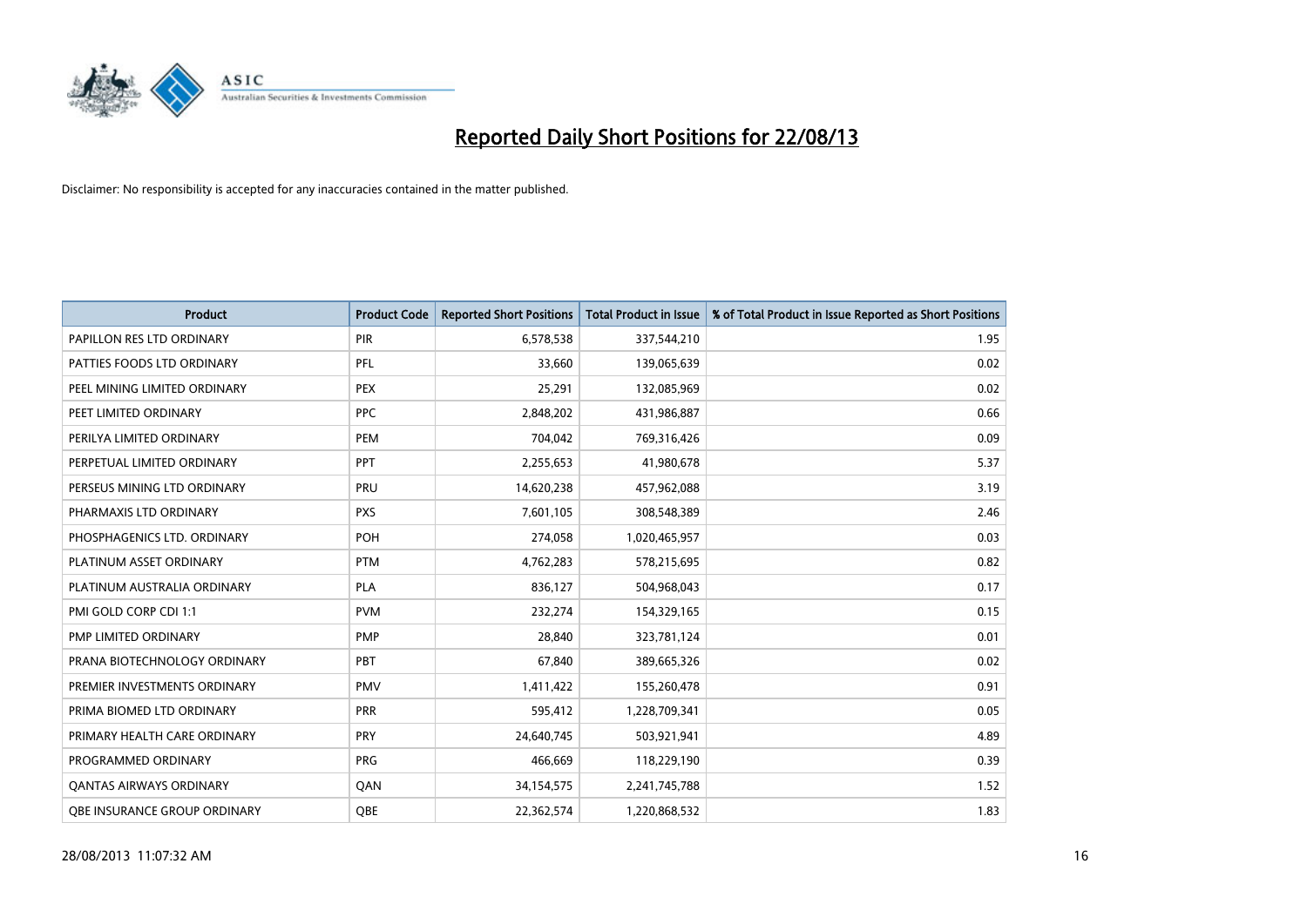

| <b>Product</b>                      | <b>Product Code</b> | <b>Reported Short Positions</b> | <b>Total Product in Issue</b> | % of Total Product in Issue Reported as Short Positions |
|-------------------------------------|---------------------|---------------------------------|-------------------------------|---------------------------------------------------------|
| ORXPHARMA LTD ORDINARY              | <b>QRX</b>          | 918,114                         | 144,785,606                   | 0.63                                                    |
| <b>QUBE HOLDINGS LTD ORDINARY</b>   | <b>QUB</b>          | 15,614,889                      | 928,965,547                   | 1.68                                                    |
| QUICKSTEP HOLDINGS ORDINARY         | OHL                 | 460,000                         | 323,845,045                   | 0.14                                                    |
| RAMELIUS RESOURCES ORDINARY         | <b>RMS</b>          | 3,502,566                       | 337,904,409                   | 1.04                                                    |
| RAMSAY HEALTH CARE ORDINARY         | <b>RHC</b>          | 2,587,284                       | 202,081,252                   | 1.28                                                    |
| <b>RCR TOMLINSON ORDINARY</b>       | <b>RCR</b>          | 2,047,600                       | 132,431,265                   | 1.55                                                    |
| <b>REA GROUP ORDINARY</b>           | <b>REA</b>          | 750,085                         | 131,714,699                   | 0.57                                                    |
| RECKON LIMITED ORDINARY             | <b>RKN</b>          | 5,462                           | 129,488,015                   | 0.00                                                    |
| <b>RED 5 LIMITED ORDINARY</b>       | <b>RED</b>          | 1,358,488                       | 135,488,008                   | 1.00                                                    |
| <b>RED FORK ENERGY ORDINARY</b>     | <b>RFE</b>          | 3,722,246                       | 446,551,719                   | 0.83                                                    |
| REDBANK ENERGY LTD ORDINARY         | <b>AEJ</b>          | 13                              | 786,287                       | 0.00                                                    |
| REECE AUSTRALIA LTD. ORDINARY       | <b>REH</b>          | 412                             | 99,600,000                    | 0.00                                                    |
| REED RESOURCES LTD ORDINARY         | <b>RDR</b>          | 50,000                          | 521,897,064                   | 0.01                                                    |
| REGIS RESOURCES ORDINARY            | <b>RRL</b>          | 6,915,913                       | 477,922,568                   | 1.45                                                    |
| RESMED INC CDI 10:1                 | <b>RMD</b>          | 10,324,554                      | 1,556,242,300                 | 0.66                                                    |
| RESOLUTE MINING ORDINARY            | <b>RSG</b>          | 2,685,491                       | 640,994,224                   | 0.42                                                    |
| RESOURCE EQUIP LTD ORDINARY         | <b>RQL</b>          | 5,000                           | 249,065,471                   | 0.00                                                    |
| <b>RESOURCE GENERATION ORDINARY</b> | <b>RES</b>          | 174,300                         | 332,234,604                   | 0.05                                                    |
| <b>RETAIL FOOD GROUP ORDINARY</b>   | <b>RFG</b>          | 2,695,568                       | 130,301,190                   | 2.07                                                    |
| REX MINERALS LIMITED ORDINARY       | <b>RXM</b>          | 2,312,719                       | 188,907,284                   | 1.22                                                    |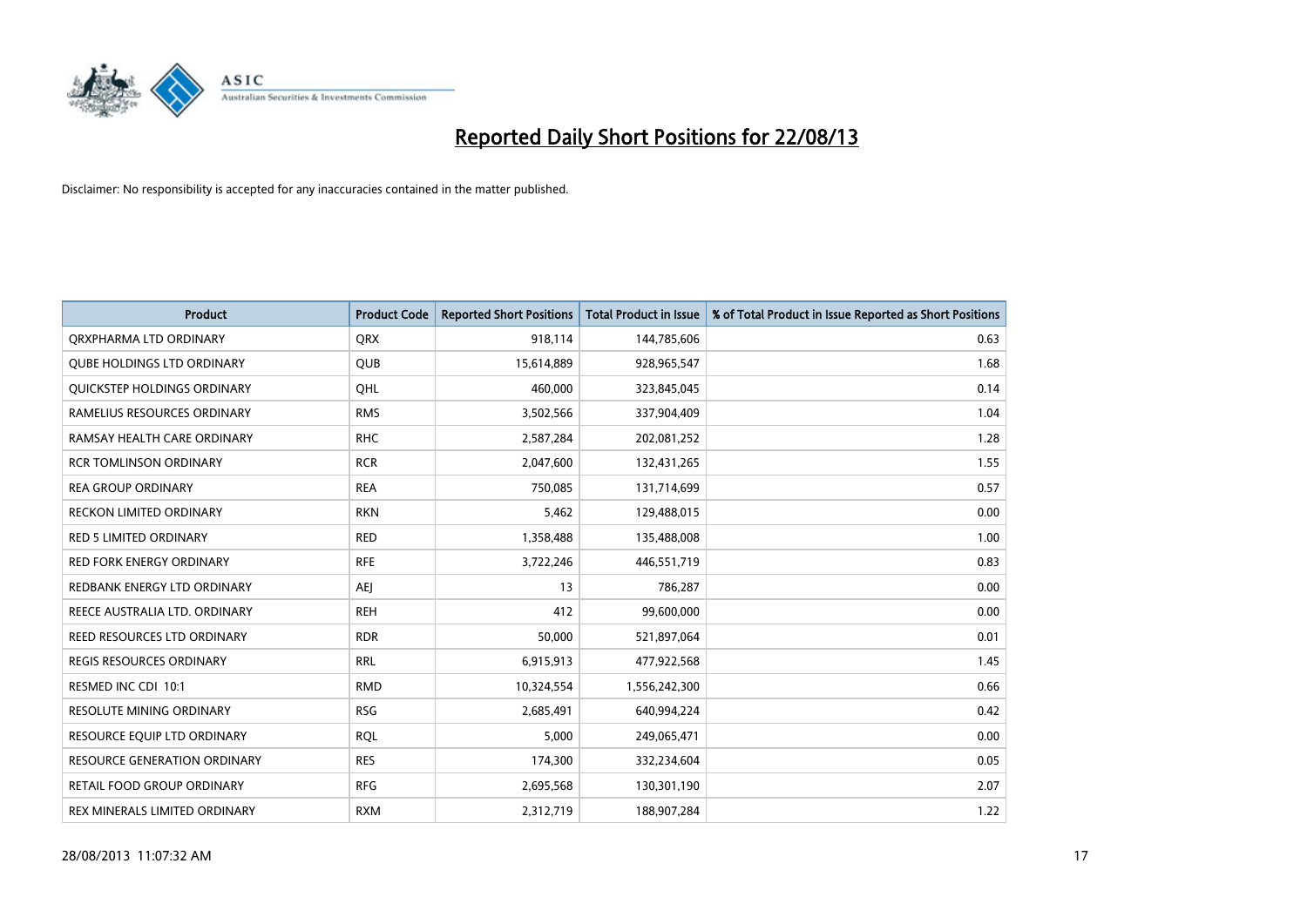

| <b>Product</b>                               | <b>Product Code</b> | <b>Reported Short Positions</b> | <b>Total Product in Issue</b> | % of Total Product in Issue Reported as Short Positions |
|----------------------------------------------|---------------------|---------------------------------|-------------------------------|---------------------------------------------------------|
| <b>RHG LIMITED ORDINARY</b>                  | <b>RHG</b>          | 371                             | 308,483,177                   | 0.00                                                    |
| <b>RIALTO ENERGY ORDINARY</b>                | <b>RIA</b>          | 41                              | 1,155,765,100                 | 0.00                                                    |
| <b>RIDLEY CORPORATION ORDINARY</b>           | <b>RIC</b>          | 610,697                         | 307,817,071                   | 0.20                                                    |
| RIO TINTO LIMITED ORDINARY                   | <b>RIO</b>          | 5,811,973                       | 435,758,720                   | 1.33                                                    |
| <b>ROBUST RESOURCES ORDINARY</b>             | <b>ROL</b>          | 10,000                          | 89,086,035                    | 0.01                                                    |
| ROC OIL COMPANY ORDINARY                     | <b>ROC</b>          | 1,539,148                       | 683,235,552                   | 0.23                                                    |
| <b>RUN CORP LIMITED ORDINARY</b>             | <b>RNC</b>          | 57,000                          | 120,183,427                   | 0.05                                                    |
| SAI GLOBAL LIMITED ORDINARY                  | SAI                 | 9,088,013                       | 209,466,179                   | 4.34                                                    |
| SALMAT LIMITED ORDINARY                      | <b>SLM</b>          | 27,503                          | 159,812,799                   | 0.02                                                    |
| SAMSON OIL & GAS LTD ORDINARY                | SSN                 | 4,852,000                       | 2,229,165,163                 | 0.22                                                    |
| SANDFIRE RESOURCES ORDINARY                  | <b>SFR</b>          | 3,874,175                       | 155,640,968                   | 2.49                                                    |
| SANTOS LTD ORDINARY                          | <b>STO</b>          | 7,251,713                       | 965,623,043                   | 0.75                                                    |
| SARACEN MINERAL ORDINARY                     | SAR                 | 12,589,694                      | 595,263,186                   | 2.11                                                    |
| <b>SCA PROPERTY GROUP STAPLED SECURITIES</b> | SCP                 | 33,785,052                      | 642,417,140                   | 5.26                                                    |
| SEDGMAN LIMITED ORDINARY                     | <b>SDM</b>          | 599,574                         | 220,368,310                   | 0.27                                                    |
| SEEK LIMITED ORDINARY                        | <b>SEK</b>          | 17,053,676                      | 337,833,019                   | 5.05                                                    |
| SELECT HARVESTS ORDINARY                     | SHV                 | 31,554                          | 57,462,851                    | 0.05                                                    |
| SENEX ENERGY LIMITED ORDINARY                | SXY                 | 5,222,292                       | 1,141,310,350                 | 0.46                                                    |
| SERVCORP LIMITED ORDINARY                    | SRV                 | 142                             | 98,432,275                    | 0.00                                                    |
| SERVICE STREAM ORDINARY                      | SSM                 | 100                             | 283,418,867                   | 0.00                                                    |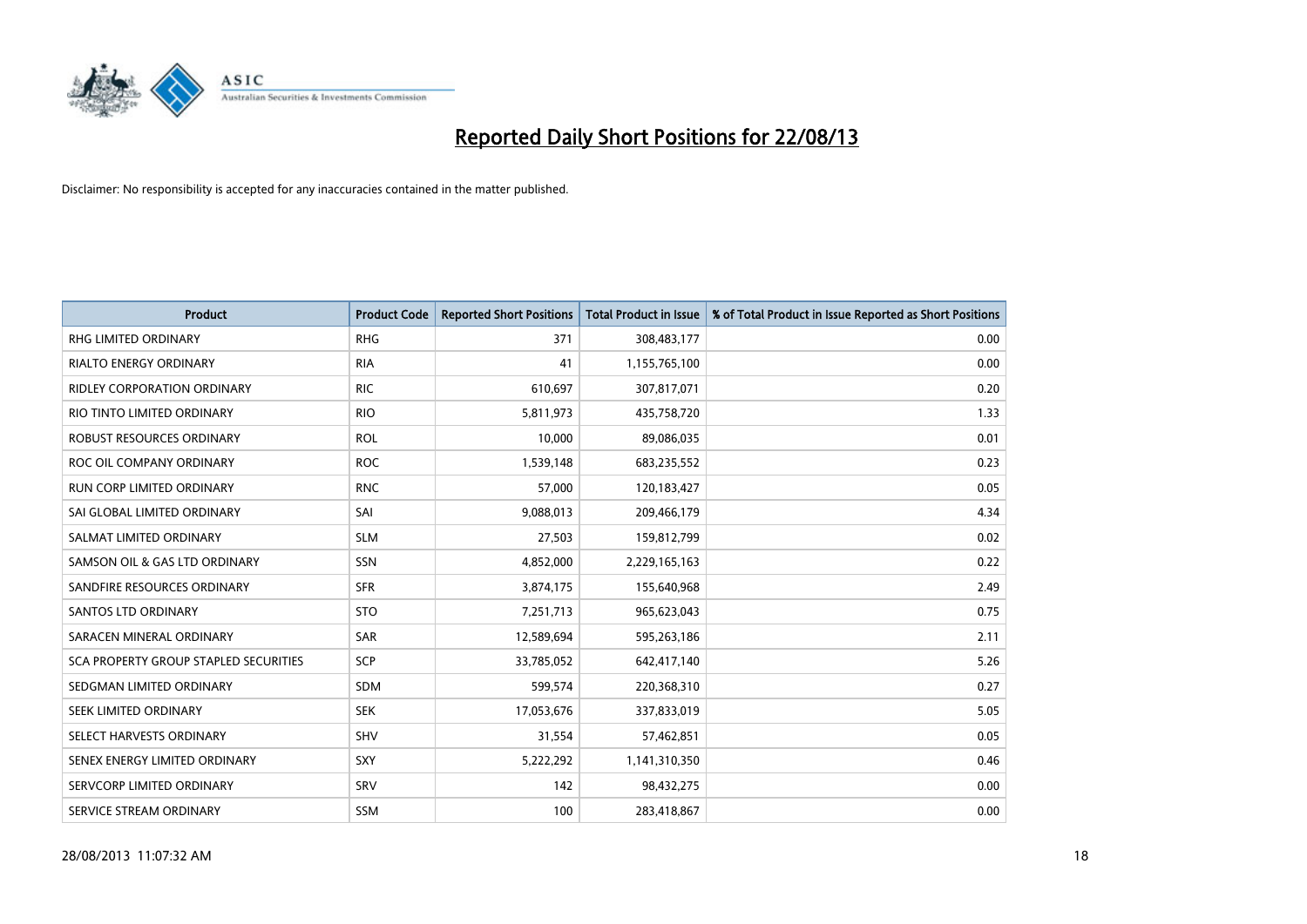

| <b>Product</b>                           | <b>Product Code</b> | <b>Reported Short Positions</b> | <b>Total Product in Issue</b> | % of Total Product in Issue Reported as Short Positions |
|------------------------------------------|---------------------|---------------------------------|-------------------------------|---------------------------------------------------------|
| SEVEN GROUP HOLDINGS ORDINARY            | <b>SVW</b>          | 4,771,204                       | 308,160,281                   | 1.55                                                    |
| SEVEN WEST MEDIA LTD ORDINARY            | SWM                 | 3,511,503                       | 999,160,872                   | 0.35                                                    |
| SIGMA PHARMACEUTICAL ORDINARY            | <b>SIP</b>          | 4,335,649                       | 1,126,618,419                 | 0.38                                                    |
| SIHAYO GOLD LIMITED ORDINARY             | <b>SIH</b>          | 1                               | 844,832,293                   | 0.00                                                    |
| SILEX SYSTEMS ORDINARY                   | <b>SLX</b>          | 2,023,940                       | 170,249,150                   | 1.19                                                    |
| SILVER CHEF LIMITED ORDINARY             | SIV                 | 45,547                          | 28,762,745                    | 0.16                                                    |
| SILVER LAKE RESOURCE ORDINARY            | <b>SLR</b>          | 8,967,544                       | 379,048,750                   | 2.37                                                    |
| SIMS METAL MGMT LTD ORDINARY             | SGM                 | 8,128,426                       | 204,314,281                   | 3.98                                                    |
| SINGAPORE TELECOMM. CHESS DEPOSITARY INT | SGT                 | 6,107,892                       | 187,523,486                   | 3.26                                                    |
| SIRIUS RESOURCES NL ORDINARY             | <b>SIR</b>          | 4,360,851                       | 227,020,167                   | 1.92                                                    |
| SIRTEX MEDICAL ORDINARY                  | <b>SRX</b>          | 177,425                         | 56,079,887                    | 0.32                                                    |
| SKILLED GROUP LTD ORDINARY               | <b>SKE</b>          | 4,631,090                       | 233,533,526                   | 1.98                                                    |
| SKYCITY ENT GRP LTD ORDINARY             | <b>SKC</b>          | 162,665                         | 576,958,340                   | 0.03                                                    |
| <b>SLATER &amp; GORDON ORDINARY</b>      | SGH                 | 11,701                          | 196,809,265                   | 0.01                                                    |
| SMS MANAGEMENT, ORDINARY                 | <b>SMX</b>          | 1,773,391                       | 69,919,865                    | 2.54                                                    |
| SONIC HEALTHCARE ORDINARY                | SHL                 | 8,008,213                       | 397,205,681                   | 2.02                                                    |
| SOUL PATTINSON (W.H) ORDINARY            | SOL                 | 83,446                          | 239,395,320                   | 0.03                                                    |
| SOUTH BOULDER MINES ORDINARY             | <b>STB</b>          | 1                               | 127,952,826                   | 0.00                                                    |
| SP AUSNET STAPLED SECURITIES             | SPN                 | 35,691,480                      | 3,376,325,523                 | 1.06                                                    |
| SPARK INFRASTRUCTURE STAPLED NOTE & UNIT | SKI                 | 56,365,215                      | 1,326,734,264                 | 4.25                                                    |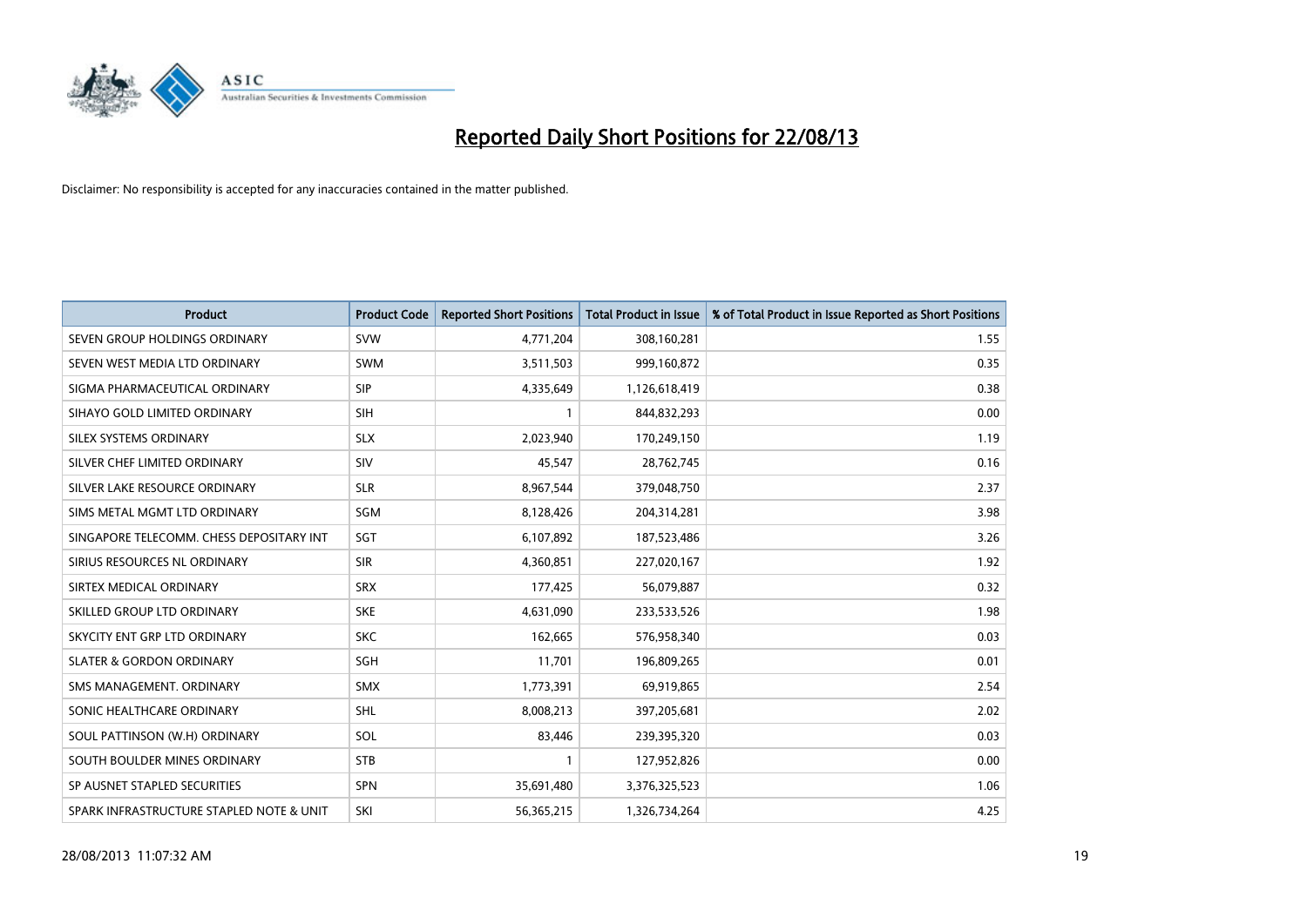

| <b>Product</b>                   | <b>Product Code</b> | <b>Reported Short Positions</b> | <b>Total Product in Issue</b> | % of Total Product in Issue Reported as Short Positions |
|----------------------------------|---------------------|---------------------------------|-------------------------------|---------------------------------------------------------|
| SPDR 200 FUND ETF UNITS          | <b>STW</b>          | 72,747                          | 45,278,688                    | 0.16                                                    |
| SPDRMSCIAUSELECTHDY ETF UNITS    | SYI                 | 152                             | 4,211,677                     | 0.00                                                    |
| SPECIALTY FASHION ORDINARY       | <b>SFH</b>          | 110,001                         | 192,236,121                   | 0.06                                                    |
| ST BARBARA LIMITED ORDINARY      | <b>SBM</b>          | 21,413,408                      | 488,074,077                   | 4.39                                                    |
| STARPHARMA HOLDINGS ORDINARY     | SPL                 | 16,196,530                      | 283,864,948                   | 5.71                                                    |
| STEADFAST GROUP LTD ORDINARY     | <b>SDF</b>          | 5,218,000                       | 500,873,408                   | 1.04                                                    |
| STHN CROSS MEDIA ORDINARY        | SXL                 | 6,013,376                       | 705,099,800                   | 0.85                                                    |
| STOCKLAND UNITS/ORD STAPLED      | SGP                 | 6,567,939                       | 2,305,750,747                 | 0.28                                                    |
| STRAITS RES LTD. ORDINARY        | SRQ                 | 31,522                          | 1,164,150,159                 | 0.00                                                    |
| STW COMMUNICATIONS ORDINARY      | SGN                 | 1,282,808                       | 403,828,512                   | 0.32                                                    |
| SUNCORP GROUP LTD ORDINARY       | <b>SUN</b>          | 3,402,051                       | 1,286,600,980                 | 0.26                                                    |
| SUNDANCE ENERGY ORDINARY         | <b>SEA</b>          | 426,419                         | 462,611,982                   | 0.09                                                    |
| SUNDANCE RESOURCES ORDINARY      | <b>SDL</b>          | 50,033,867                      | 3,072,110,985                 | 1.63                                                    |
| SUNLAND GROUP LTD ORDINARY       | <b>SDG</b>          | 27,827                          | 181,710,087                   | 0.02                                                    |
| SUPER RET REP LTD ORDINARY       | <b>SUL</b>          | 996,909                         | 196,472,811                   | 0.51                                                    |
| SYD AIRPORT STAPLED US PROHIBIT. | SYD                 | 17,949,901                      | 2,127,016,982                 | 0.84                                                    |
| SYRAH RESOURCES ORDINARY         | <b>SYR</b>          | 1,450,932                       | 147,867,623                   | 0.98                                                    |
| TABCORP HOLDINGS LTD ORDINARY    | <b>TAH</b>          | 17,633,857                      | 744,885,690                   | 2.37                                                    |
| <b>TANAMI GOLD NL ORDINARY</b>   | <b>TAM</b>          | 41                              | 587,548,523                   | 0.00                                                    |
| TAP OIL LIMITED ORDINARY         | <b>TAP</b>          | 119,752                         | 241,608,606                   | 0.05                                                    |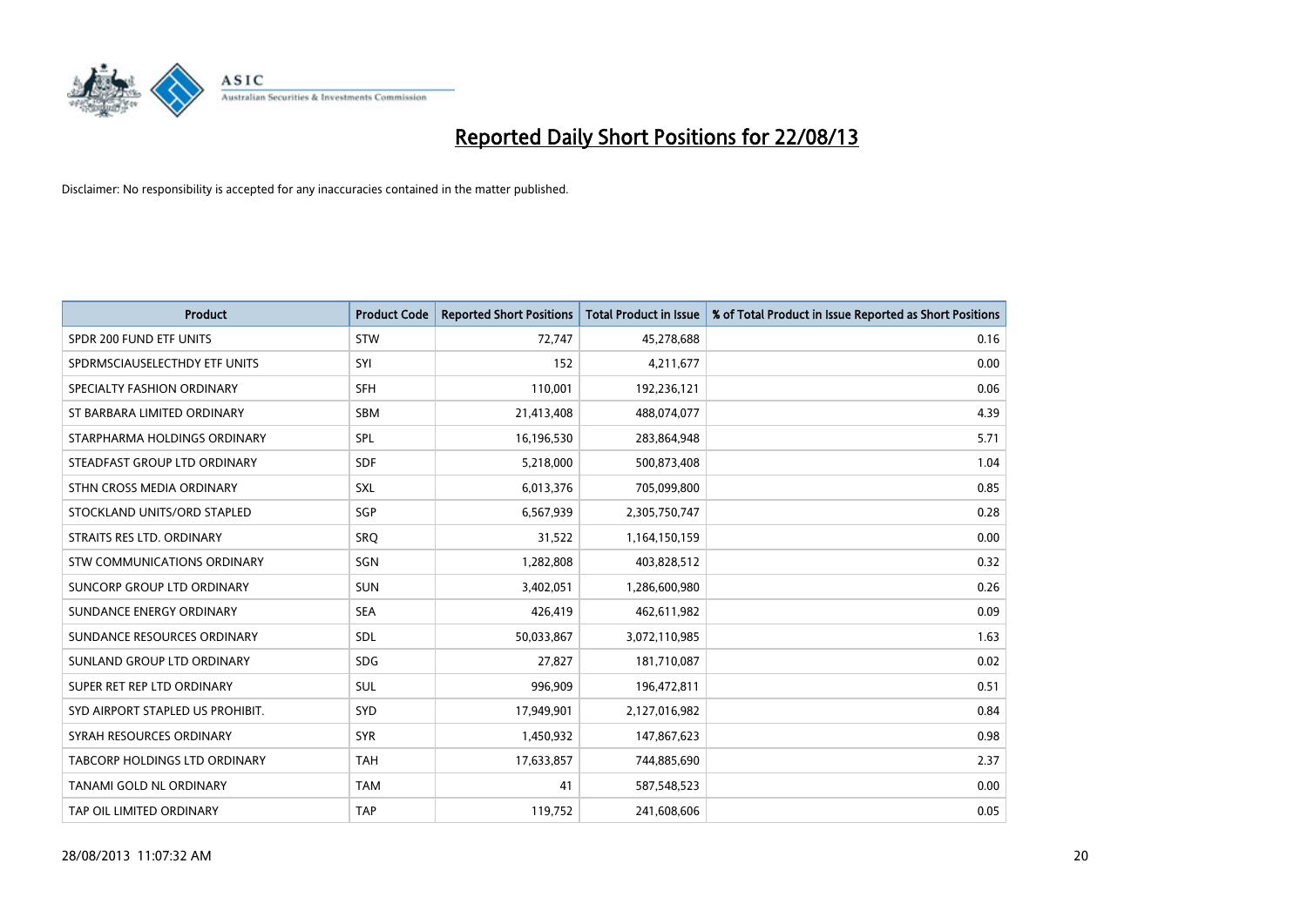

| <b>Product</b>                        | <b>Product Code</b> | <b>Reported Short Positions</b> | <b>Total Product in Issue</b> | % of Total Product in Issue Reported as Short Positions |
|---------------------------------------|---------------------|---------------------------------|-------------------------------|---------------------------------------------------------|
| TASSAL GROUP LIMITED ORDINARY         | <b>TGR</b>          | 56,386                          | 146,304,404                   | 0.04                                                    |
| TATTS GROUP LTD ORDINARY              | <b>TTS</b>          | 14,901,517                      | 1,402,708,406                 | 1.06                                                    |
| <b>TELECOM CORPORATION ORDINARY</b>   | <b>TEL</b>          | 5,428,027                       | 1,817,088,869                 | 0.30                                                    |
| TELSTRA CORPORATION. ORDINARY         | <b>TLS</b>          | 21,403,290                      | 12,443,074,357                | 0.17                                                    |
| TEN NETWORK HOLDINGS ORDINARY         | <b>TEN</b>          | 129,430,345                     | 2,586,970,845                 | 5.00                                                    |
| TERANGA GOLD CORP CDI 1:1             | <b>TGZ</b>          | 852,879                         | 174,491,981                   | 0.49                                                    |
| THE REJECT SHOP ORDINARY              | <b>TRS</b>          | 2,003,671                       | 28,826,248                    | 6.95                                                    |
| THORN GROUP LIMITED ORDINARY          | <b>TGA</b>          | 53,306                          | 148,897,155                   | 0.04                                                    |
| <b>TIGER RESOURCES ORDINARY</b>       | <b>TGS</b>          | 962,415                         | 674,770,269                   | 0.14                                                    |
| TOLL HOLDINGS LTD ORDINARY            | <b>TOL</b>          | 26,789,745                      | 717,133,875                   | 3.74                                                    |
| TOX FREE SOLUTIONS ORDINARY           | <b>TOX</b>          | 1,698,108                       | 132,519,859                   | 1.28                                                    |
| TPG TELECOM LIMITED ORDINARY          | <b>TPM</b>          | 942,655                         | 793,808,141                   | 0.12                                                    |
| TRADE ME GROUP ORDINARY               | <b>TME</b>          | 222,425                         | 396,017,568                   | 0.06                                                    |
| TRANSFIELD SERVICES ORDINARY          | <b>TSE</b>          | 31,292,964                      | 512,457,716                   | 6.11                                                    |
| TRANSPACIFIC INDUST, ORDINARY         | <b>TPI</b>          | 11,547,744                      | 1,578,563,490                 | 0.73                                                    |
| TRANSURBAN GROUP TRIPLE STAPLED SEC.  | <b>TCL</b>          | 1,731,155                       | 1,485,286,659                 | 0.12                                                    |
| TREASURY GROUP ORDINARY               | <b>TRG</b>          | 430                             | 23,070,755                    | 0.00                                                    |
| TREASURY WINE ESTATE ORDINARY         | <b>TWE</b>          | 19,310,600                      | 647,227,144                   | 2.98                                                    |
| TROY RESOURCES LTD ORDINARY           | <b>TRY</b>          | 616,578                         | 164,568,698                   | 0.37                                                    |
| TWENTY-FIRST FOX INC A NON-VOTING CDI | <b>FOXLV</b>        | 1,247,371                       | 1,624,100,573                 | 0.08                                                    |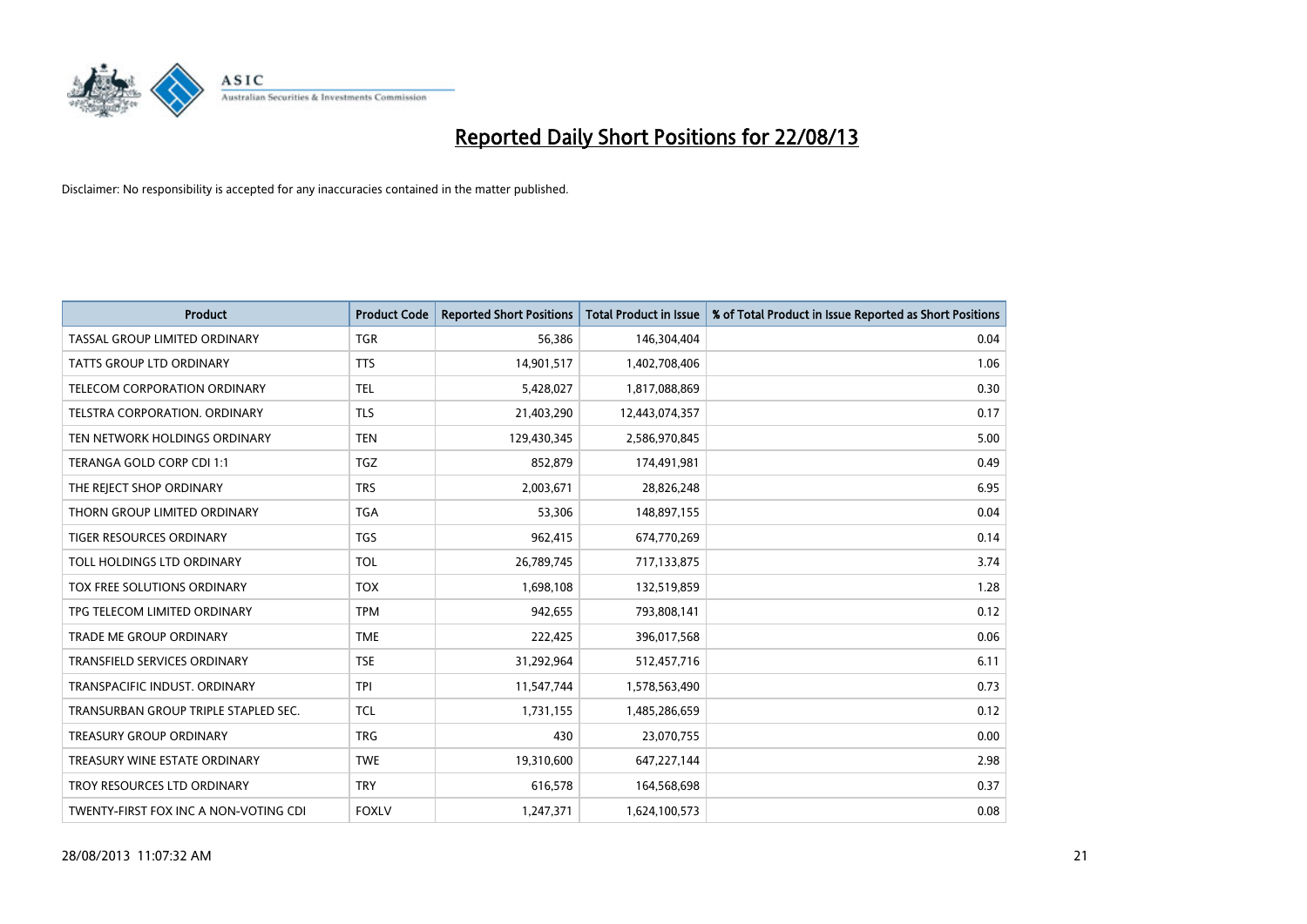

| <b>Product</b>                         | <b>Product Code</b> | <b>Reported Short Positions</b> | <b>Total Product in Issue</b> | % of Total Product in Issue Reported as Short Positions |
|----------------------------------------|---------------------|---------------------------------|-------------------------------|---------------------------------------------------------|
| TWENTY-FIRST FOX INC B VOTING CDI      | <b>FOX</b>          | 2,503,732                       | 1,112,242,654                 | 0.23                                                    |
| UGL LIMITED ORDINARY                   | <b>UGL</b>          | 18,939,710                      | 166,511,240                   | 11.37                                                   |
| UNILIFE CORPORATION CDI 6:1            | <b>UNS</b>          | 96,674                          | 273,146,346                   | 0.04                                                    |
| UXC LIMITED ORDINARY                   | <b>UXC</b>          | 37,852                          | 308,906,770                   | 0.01                                                    |
| <b>VENTURE MINERALS ORDINARY</b>       | <b>VMS</b>          | 193,000                         | 287,320,170                   | 0.07                                                    |
| <b>VIRGIN AUS HLDG LTD ORDINARY</b>    | <b>VAH</b>          | 93,361,111                      | 2,581,231,776                 | 3.62                                                    |
| <b>VIRTUS HEALTH LTD ORDINARY</b>      | <b>VRT</b>          | 11,000                          | 79,536,601                    | 0.01                                                    |
| <b>VOCUS COMMS LTD ORDINARY</b>        | <b>VOC</b>          | 40,655                          | 78,546,557                    | 0.05                                                    |
| <b>WDS LIMITED ORDINARY</b>            | <b>WDS</b>          | 7                               | 144,740,614                   | 0.00                                                    |
| WEBJET LIMITED ORDINARY                | <b>WEB</b>          | 1,740,682                       | 79,397,959                    | 2.19                                                    |
| WESFARMERS LIMITED ORDINARY            | <b>WES</b>          | 29,261,319                      | 1,006,674,601                 | 2.91                                                    |
| WESFARMERS LIMITED PARTIALLY PROTECTED | <b>WESN</b>         | 235,214                         | 150,518,997                   | 0.16                                                    |
| WESTERN AREAS LTD ORDINARY             | <b>WSA</b>          | 20,404,773                      | 196,843,803                   | 10.37                                                   |
| WESTERN DESERT RES. ORDINARY           | <b>WDR</b>          | 2,657,511                       | 392,493,317                   | 0.68                                                    |
| WESTFIELD GROUP ORD/UNIT STAPLED SEC   | <b>WDC</b>          | 6,043,677                       | 2,168,299,076                 | 0.28                                                    |
| WESTFIELD RETAIL TST UNIT STAPLED      | <b>WRT</b>          | 12,077,108                      | 2,995,945,800                 | 0.40                                                    |
| <b>WESTPAC BANKING CORP ORDINARY</b>   | <b>WBC</b>          | 21,451,051                      | 3,103,729,084                 | 0.69                                                    |
| WHITE ENERGY COMPANY ORDINARY          | <b>WEC</b>          | 10,463                          | 322,974,494                   | 0.00                                                    |
| WHITEHAVEN COAL ORDINARY               | <b>WHC</b>          | 96,336,003                      | 1,025,692,710                 | 9.39                                                    |
| WIDE BAY AUST LTD ORDINARY             | <b>WBB</b>          | 7,710                           | 36,238,600                    | 0.02                                                    |